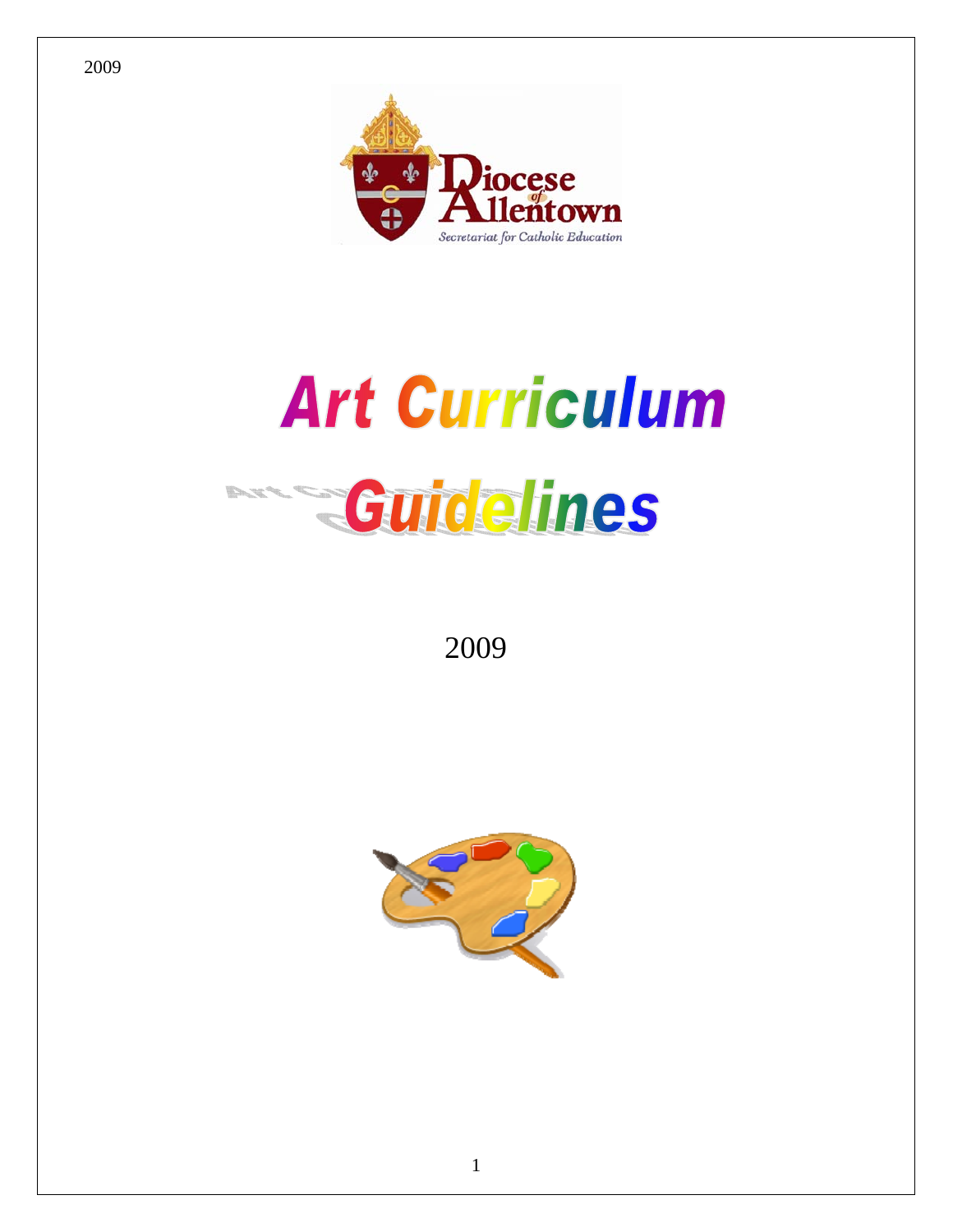## **Diocese of Allentown Art Guidelines - TABLE OF CONTENTS**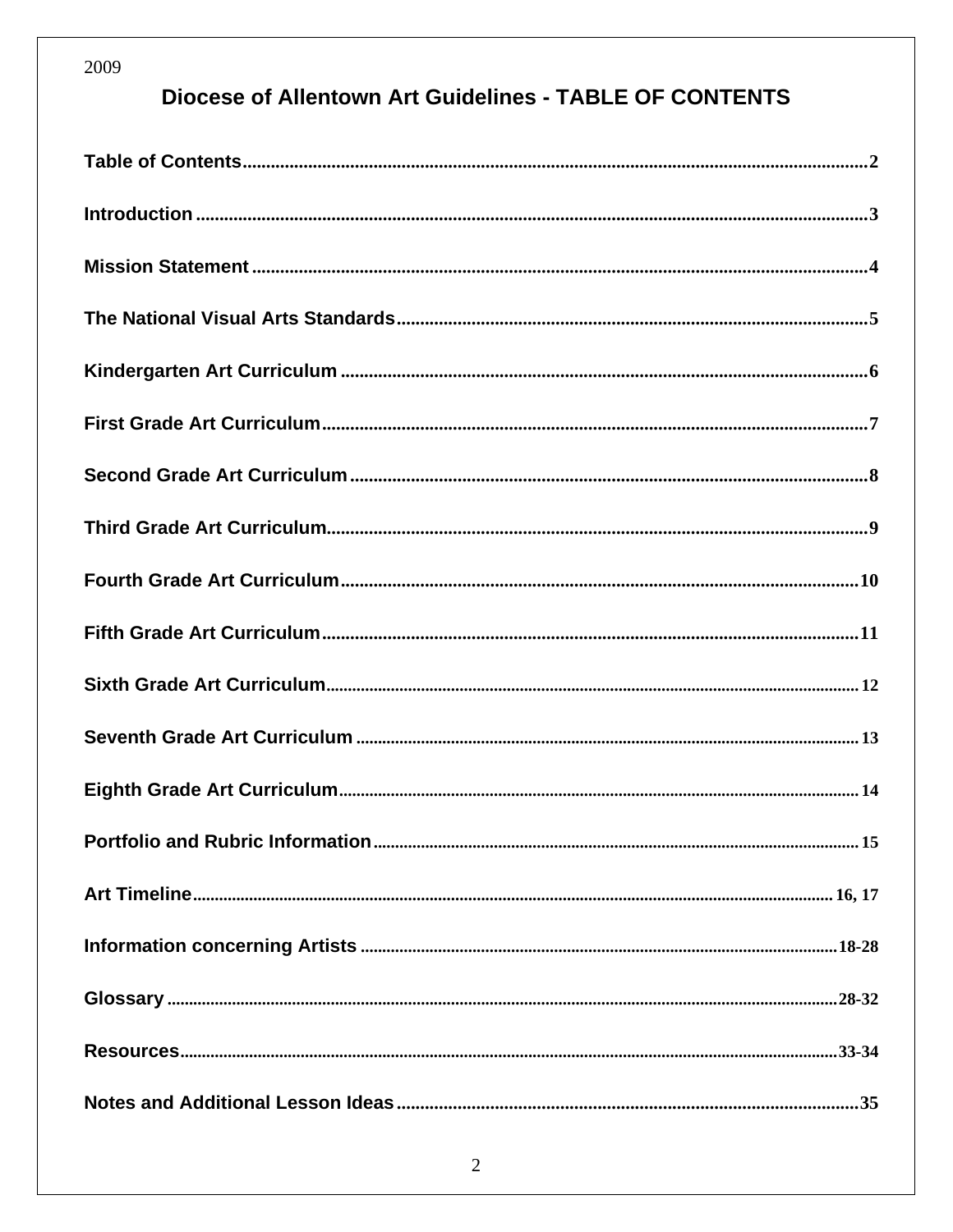

#### **Office of Curriculum and Early Childhood**

**This Art Guideline has been a work in process for over a year. The Art Committee met faithfully to produce a document that would be helpful to new and veteran Art teachers alike. It contains a guide for every grade, resources and other important information.** 

**The Guide is based on the** *National Art Standards***. We are most grateful to the Archdiocese of Philadelphia for the use of their Art Guidelines as reference. The committee's hope is that the Art Guideline will meet the needs of those responsible for teaching Art in the Allentown Diocese.** 

**Gratitude is also extended to the Art teachers who work so diligently and faithfully on this project.** 

**Sr. Anita P. Gallagher, IHM Allentown Diocese, Office of Education** 

**Art Guideline Committee**

**Kathy Bondi Sacred Heart, Bethlehem** 

**Leslie Carrescia Holy Family, Nazareth** 

**Mary Minor** McAdoo Catholic

**Sr. Anita P. Gallagher, IHM Allentown Diocese, Office of Education** 

2009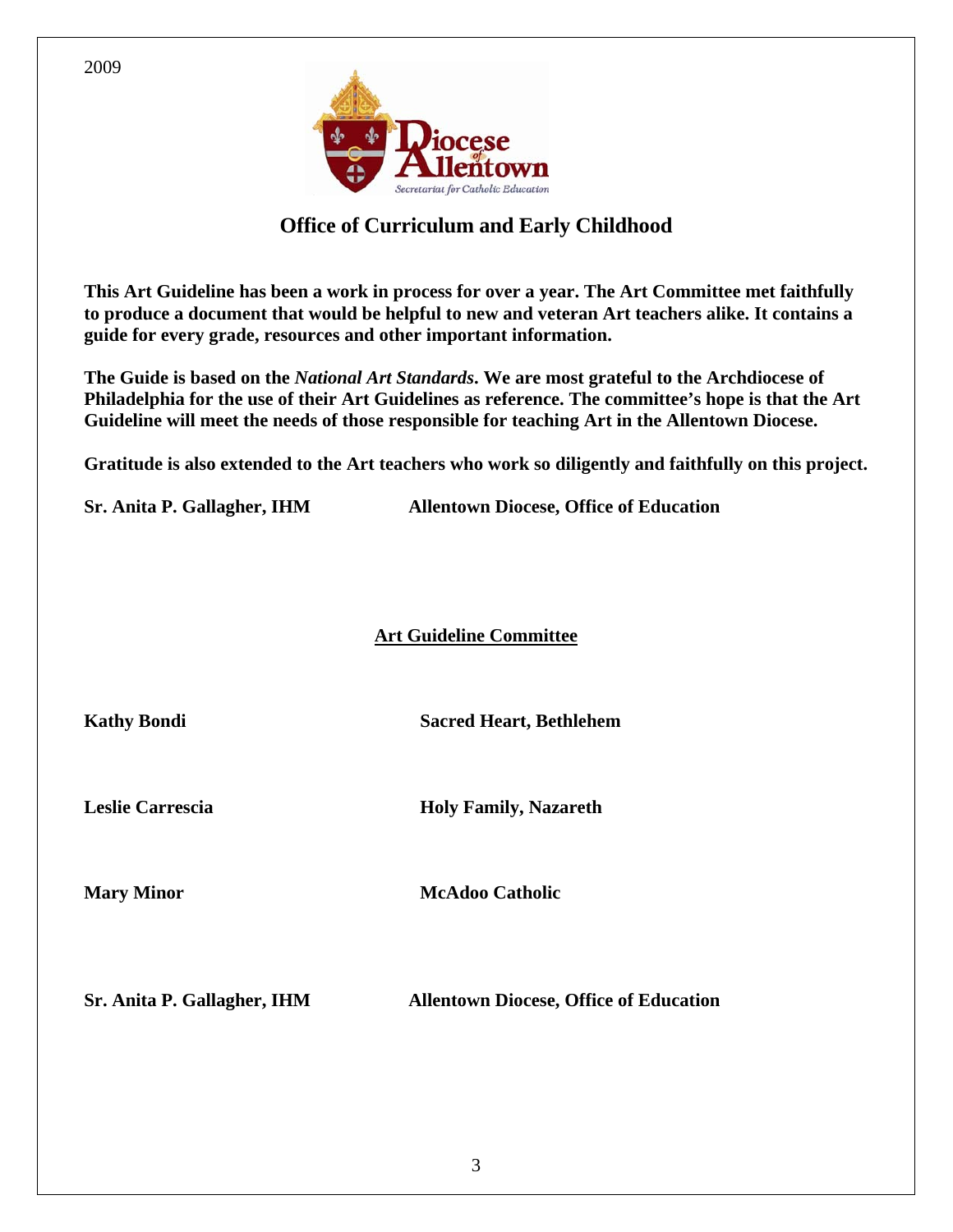## Diocese of Allentown -**Elementary Art Education Mission Statement**

2009

*The Diocese of Allentown's elementary art mission is to assist students to use artistic gifts and abilities to glorify God, as they discover and recognize art in the world around them. Learning more about themselves through art expression, they will gain self-confidence in their ability to communicate in the language of art. Studying works and styles of art from other times and cultures will enhance their personal appreciation of art.*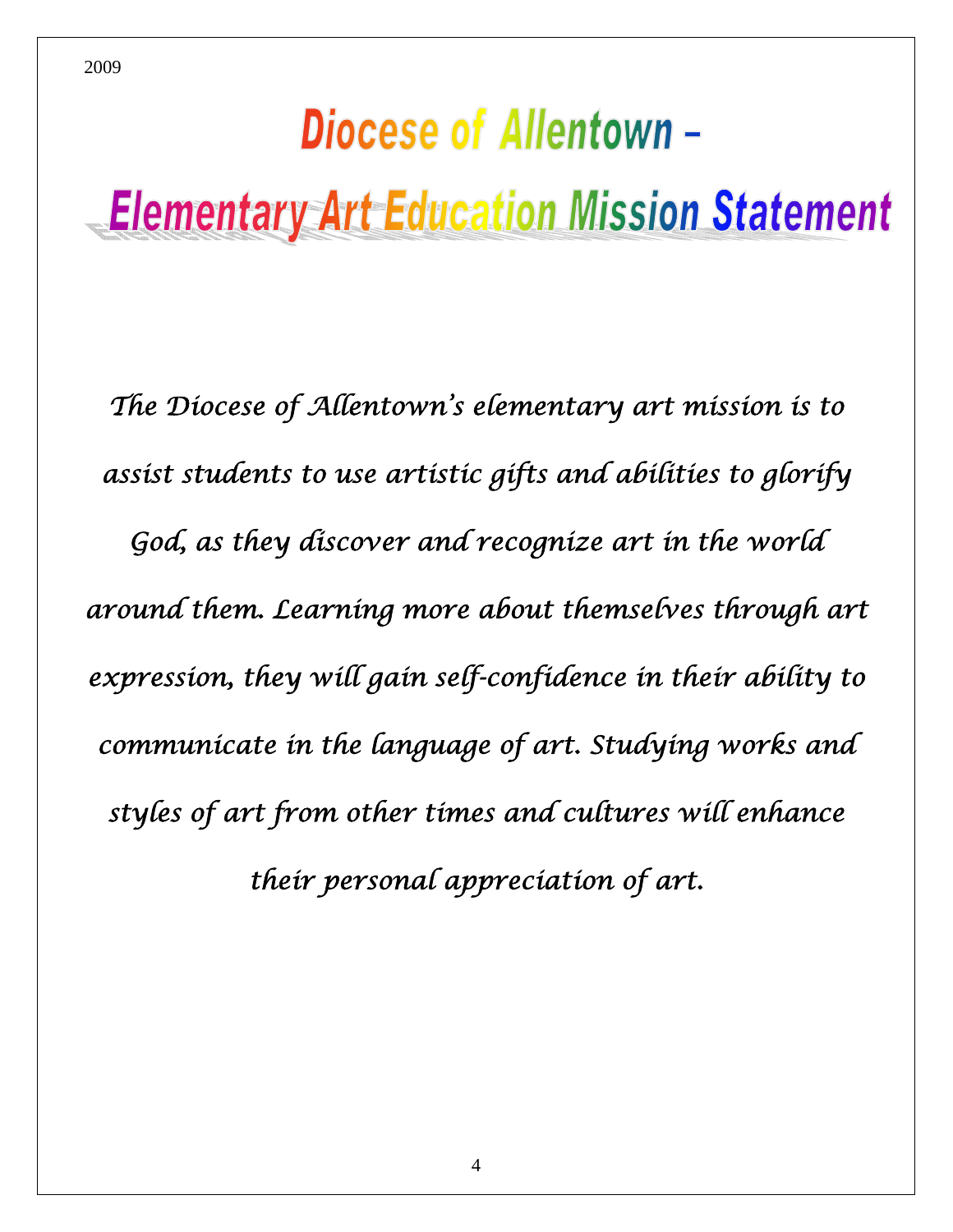## **The National Visual Arts Standards**

he Goals 2000: Educate America Act was passed by Congress in 1993. A National Standards Visual Arts Task Force consisting of National Art Education Officers, regional and division leaders, and K-12 teachers reviewed drafts for national standards that specify the art knowledge and skills students should achieve in their K-12 schooling in art education. Achievement Standards specify the understandings and levels of achievement that students are expected to attain in the competencies, for each of the arts, at the completion of grades 4, 8, and 12. These standards are not mandatory, but optional for school districts and states.

 The following Content Standards specify what students should know and be able to do in the arts disciplines:

- 1. Understanding and applying media, techniques, and processes.
- 2. Using knowledge of structures and functions.
- 3. Choosing and evaluating a range of subject matter, symbols, and ideas.
- 4. Understanding the visual arts in relation to history and cultures.
- 5. Reflecting upon and assessing the characteristics and merits of their work and the work of others.
- 6. Making connections between visual arts and other disciplines.

*They should be able to communicate at a basic level in the four arts disciplines-*dance, music, theater, and the visual arts. This includes knowledge and skills in the use of the basic vocabularies, materials, tools, techniques, and intellectual methods of each arts discipline.

*They should be able to communicate proficiently in at least one art form,* including the ability to define and solve artistic problems with insight, reason, and technical proficiency.

*They should be able to develop and present basic analysis of works of art* from structural, historical, and cultural perspectives, and from combinations of those perspectives. This includes the ability to understand and evaluate work in the various arts disciplines.

*They should have an informed acquaintance with exemplary works of art from a variety of cultures and historical periods,* and a basic understanding of historical development in the arts disciplines, across the arts as a whole, and within cultures.

*They should be able to relate various types of art knowledge and skills within and across the arts disciplines.* This includes mixing and matching competencies and understandings in the art-making, history and culture, and analysis in any arts-related project.

**The following curriculum is a general guide to assist planning individual art programs. Art history, study of arts in other cultures, art appreciation, and crosscurricular connections should be considered when planning lessons. Diocese of Allentown – Elementary Art** 

2009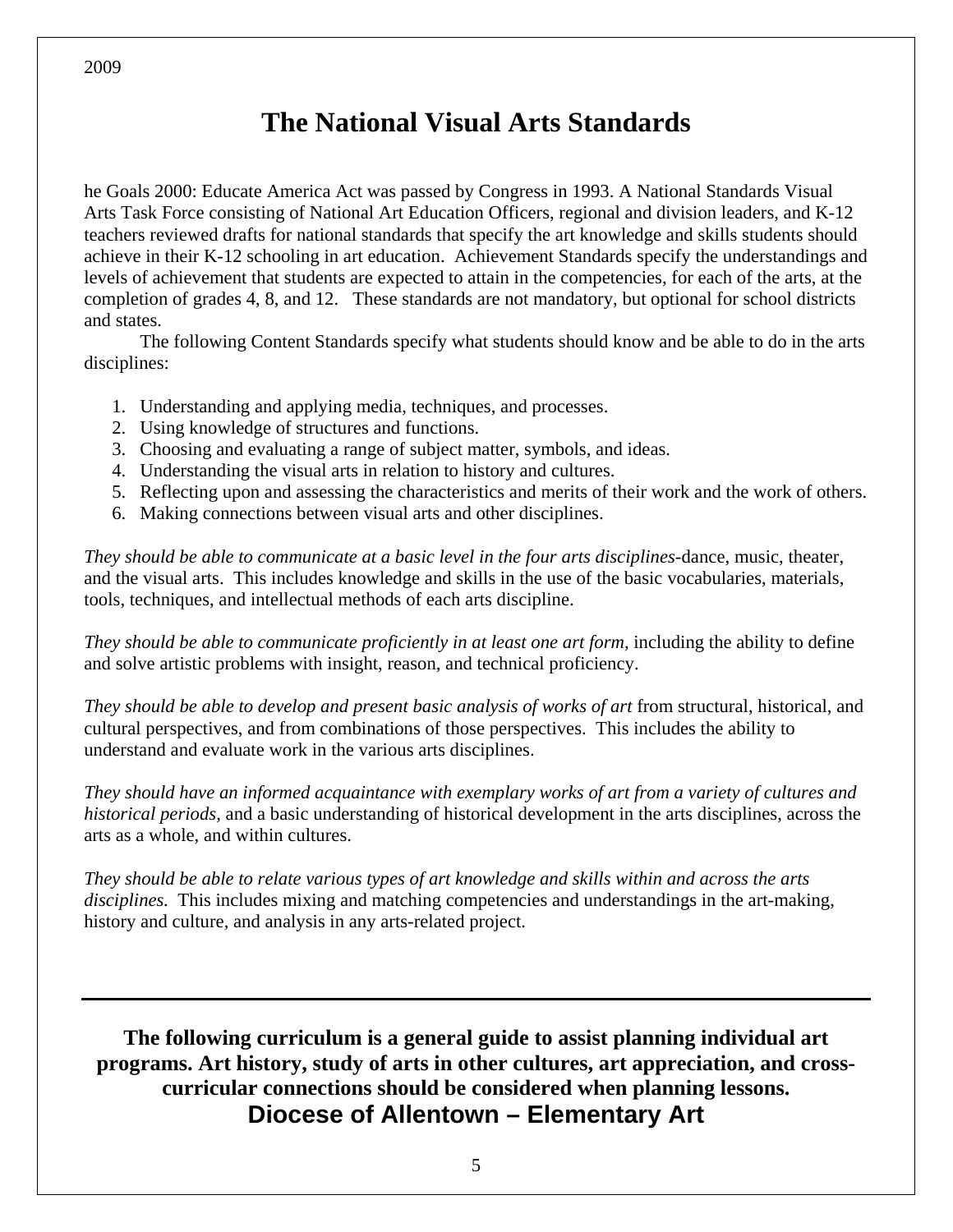## **Kindergarten Art Curriculum**

| <b>Skills</b>                                                                                      | <b>Elements</b>                                         | <b>Principles</b>                | <b>Medium</b>                                |
|----------------------------------------------------------------------------------------------------|---------------------------------------------------------|----------------------------------|----------------------------------------------|
| Help develop small<br>motor and hand eye<br>coordination tearing<br>and cutting with<br>scissors.  | LINE:<br>distinguish different<br>types.                | Pattern/repetition:<br>introduce | Age appropriate<br>medium.                   |
| Be able to recognize<br>shapes in artworks<br>and the world around<br>them.                        | SHAPE:<br>recognize and draw<br>basic shapes.           |                                  | crayons<br>colored chalk<br>washable markers |
| Fold paper and<br>properly apply glue.                                                             | COLOR:<br>identify primary colors<br>and mix secondary. |                                  | yarn                                         |
| Use geometric<br>shapes to draw a<br>human or animal<br>figure.                                    | <b>TEXTURE:</b><br>explore tactile and visual           |                                  | clay                                         |
| Experiment with a<br>variety of methods of<br>applying paint and<br>proper use of paint<br>brushes |                                                         |                                  | finger-paint<br>tempera paint                |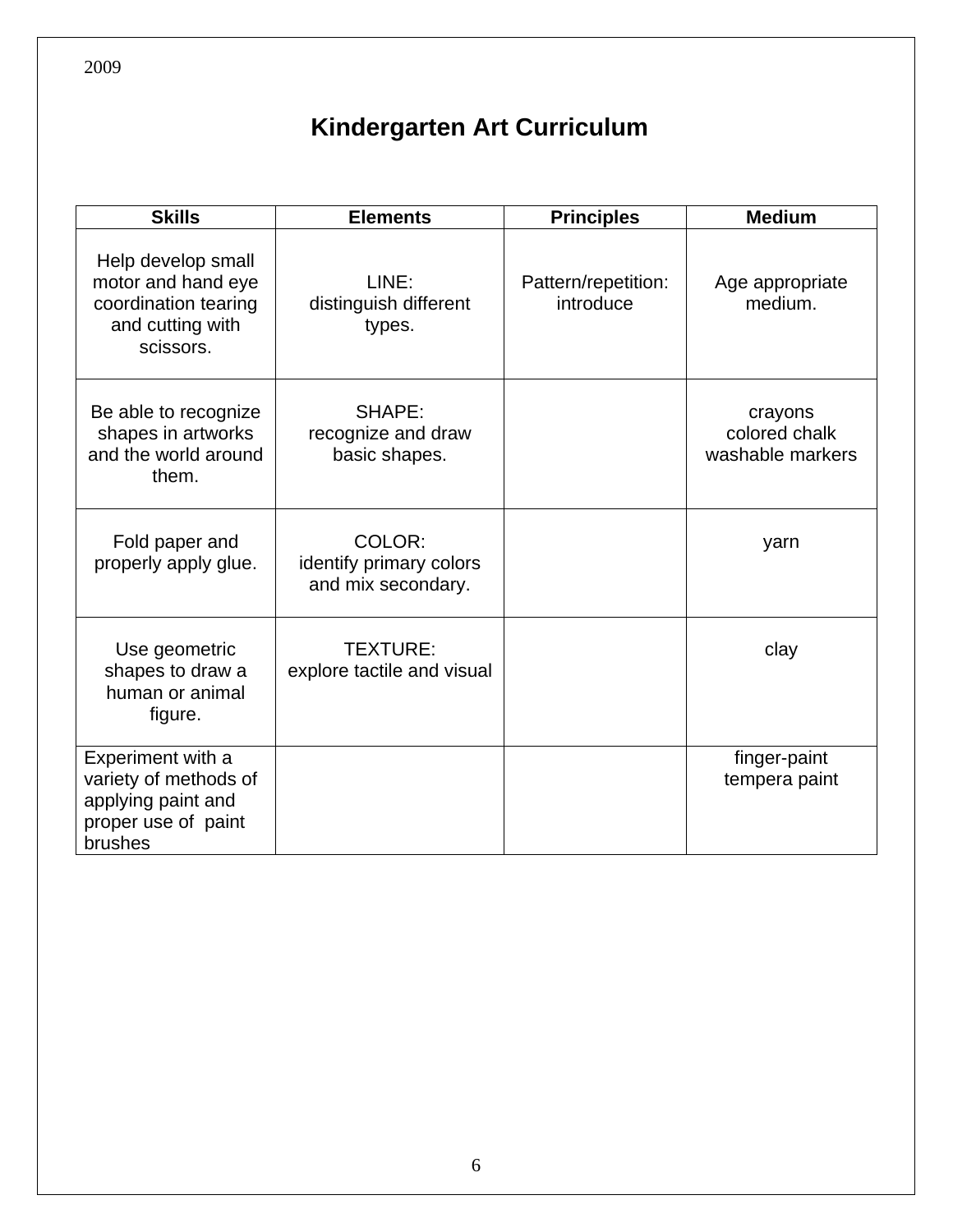## **Grade One Art Curriculum**

| <b>Skills</b>                                                         | <b>Elements</b>                                                                            | <b>Principles</b>    | <b>Medium</b>                  |
|-----------------------------------------------------------------------|--------------------------------------------------------------------------------------------|----------------------|--------------------------------|
| <b>Expand scissor</b><br>skills, cut and past in<br>a specific space. | LINE:<br>Pattern/repetition:<br>distinguish different types.<br>recognize                  |                      | Age appropriate<br>medium.     |
| Weaving and<br>stitching                                              | SHAPE:<br>recognize and draw basic<br>shapes.                                              | Movement:<br>explore | crayons<br>tempera paint       |
| Proper use and care<br>of paint brush.                                | COLOR:<br>identify primary colors and<br>mix secondary. Recognize<br>warm and cool colors. |                      | modeling clay<br>colored chalk |
| Paper tearing                                                         | TEXTURE:<br>explore.                                                                       |                      | washable markers               |
| Print making                                                          | SPACE:<br>Introduce.                                                                       |                      | oil pastel                     |
| Continue to use<br>shapes to draw a<br>human or animal<br>figure.     | <b>VALUE:</b><br>light, dark.                                                              |                      | watercolors                    |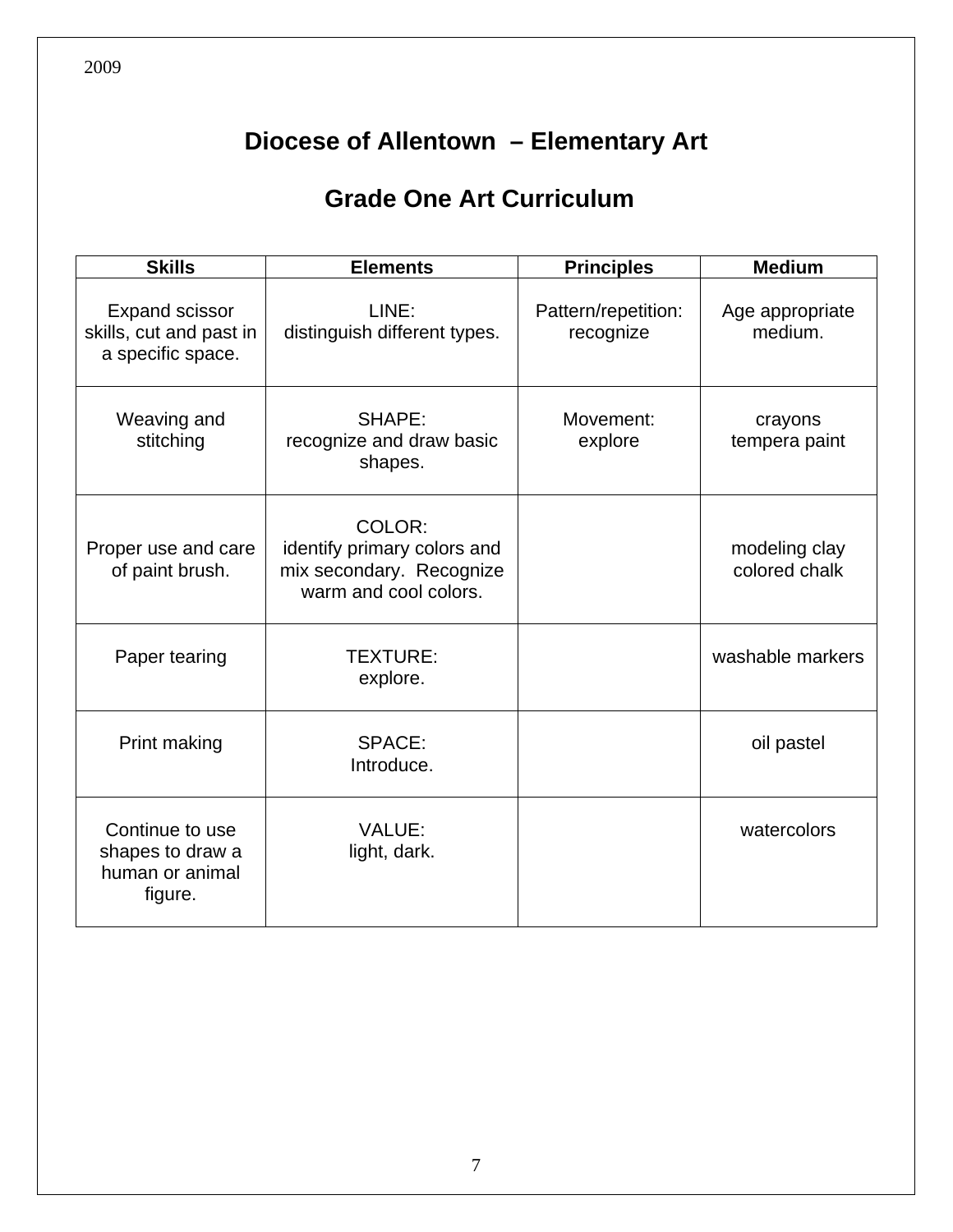## **Grade Two Art Curriculum**

| <b>Skills</b>                                                         | <b>Elements</b>                                                                                               | <b>Principles</b>                 | <b>Medium</b>                      |
|-----------------------------------------------------------------------|---------------------------------------------------------------------------------------------------------------|-----------------------------------|------------------------------------|
| Continue to develop<br>scissor skills.                                | LINE:<br>distinguish different types:<br>curved, straight, vertical,<br>horizontal.                           | Pattern/repetition:<br>recognize. | Age appropriate<br>medium.         |
| Proper use and care<br>of paint brush.                                | SHAPE:<br>recognize and draw basic<br>shapes: two-dimensional,<br>repeated, connected<br>shapes, and symbols. | Movement:<br>explore.             | crayons,<br>tempera paint,<br>clay |
| Simple measuring<br>using a ruler.                                    | COLOR:<br>identify primary colors and<br>mix secondary. Recognize<br>warm and cool colors.                    | Proportion:<br>the human face.    | Oil pastel,<br>watercolors         |
| Yarn weaving.                                                         | <b>TEXTURE:</b><br>explore.                                                                                   |                                   | yarn                               |
| Print making.                                                         | SPACE:<br>foreground, background,<br>relative size.                                                           |                                   | color pencils                      |
| Continue to recognize<br>the variety of<br>mediums used in<br>artwork | <b>VALUE:</b><br>light, dark.                                                                                 |                                   | washable marker                    |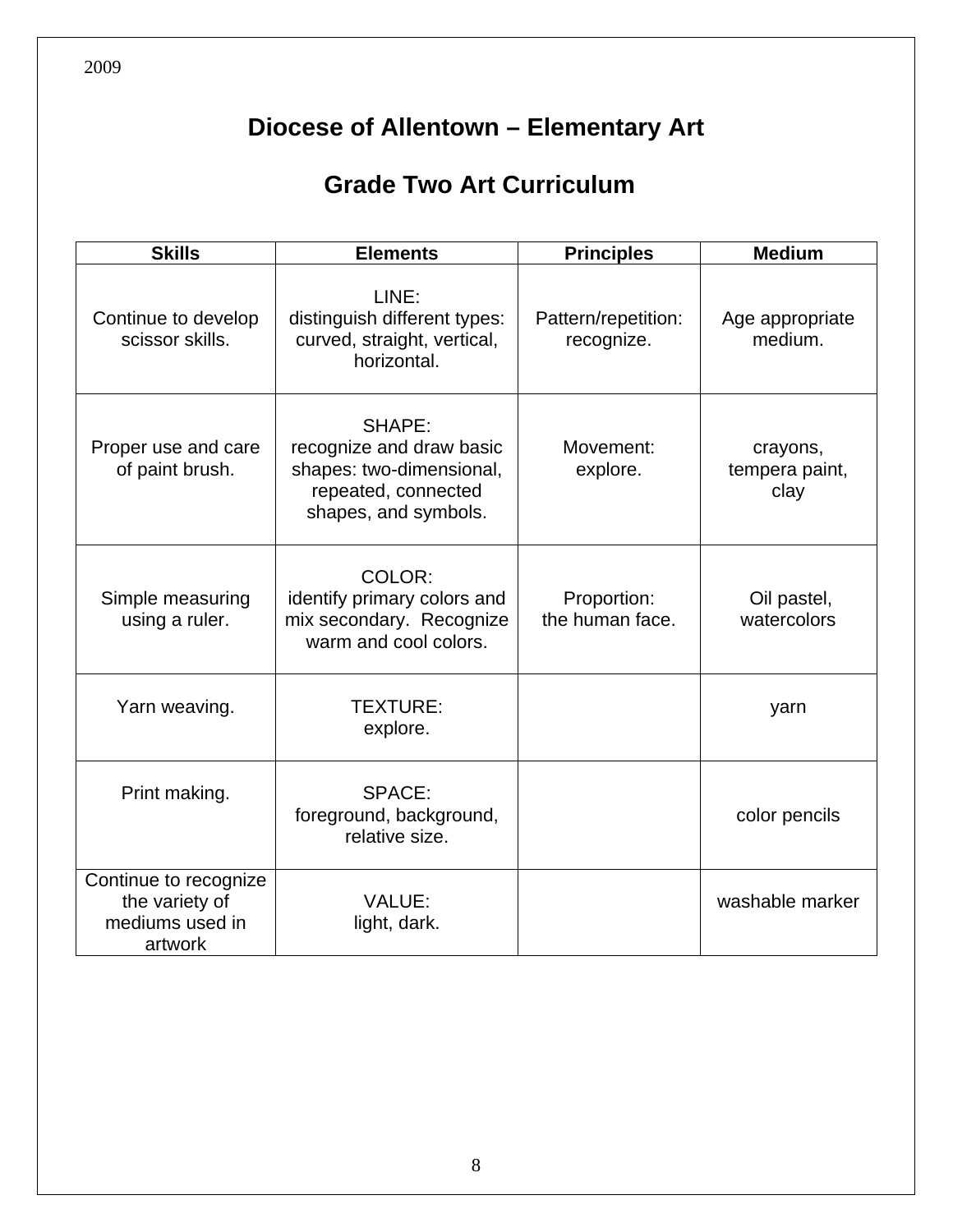## **Grade Three Art Curriculum**

| <b>Skills</b>                                                          | <b>Elements</b>                                                                                                                             | <b>Principles</b>              | <b>Medium</b>                       |
|------------------------------------------------------------------------|---------------------------------------------------------------------------------------------------------------------------------------------|--------------------------------|-------------------------------------|
| Drawing figure in<br>proportion.                                       | LINE:<br>distinguish different types:<br>Pattern/repetition:<br>curved, straight, vertical,<br>recognize.<br>horizontal.                    |                                | Age appropriate<br>medium.          |
| Drawing using<br>distance.                                             | SHAPE:<br>recognize and draw basic<br>shapes: two-dimensional,<br>repeated, connected shapes,<br>and symbols, symmetrical,<br>asymmetrical. | Movement:<br>explore.          | tempera paint<br>clay<br>oil pastel |
| Mixing Black and<br>white to colors.                                   | COLOR:<br>identify primary colors and<br>mix secondary. Recognize<br>warm and cool colors.<br>Introduction to value shades<br>and tints.    | Proportion:<br>the human face. | watercolors<br>color pencils        |
| Introduction to<br>architecture and<br>basic shapes in<br>construction | TEXTURE:<br>distinguish between visual<br>and tactile.                                                                                      |                                | washable marker                     |
|                                                                        | SPACE:<br>foreground, background,<br>relative size, illusion of depth,<br>middle ground.                                                    |                                | chalk pastels                       |
|                                                                        | VALUE:<br>light, dark.                                                                                                                      |                                | charcoal pencils                    |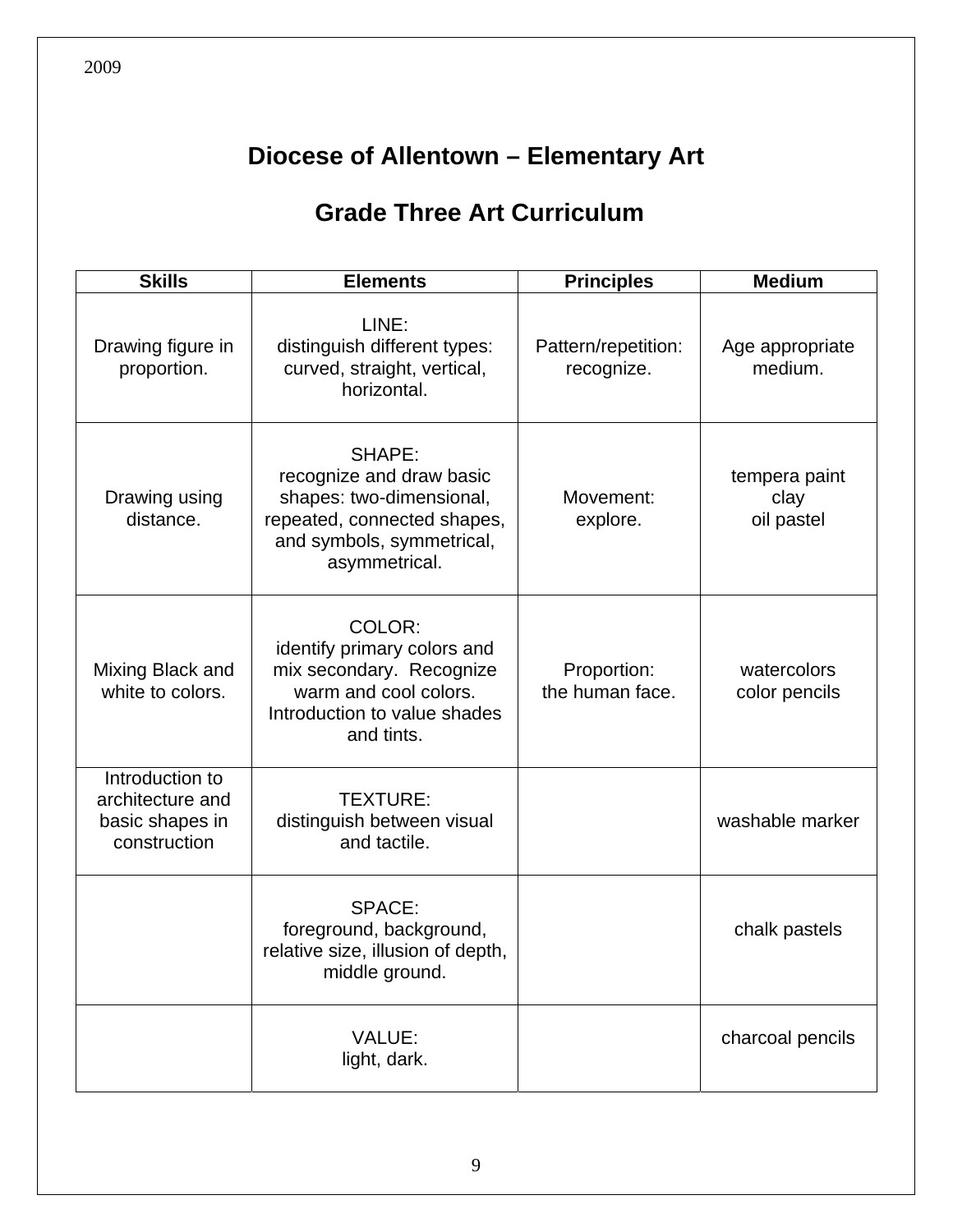## **Diocese of Allentown – Elementary Art Grade Four Art Curriculum**

| <b>Skills</b>                        | <b>Elements</b>                                                                                                                                                         | <b>Principles</b>                                                                                                        | <b>Medium</b>                                         |  |
|--------------------------------------|-------------------------------------------------------------------------------------------------------------------------------------------------------------------------|--------------------------------------------------------------------------------------------------------------------------|-------------------------------------------------------|--|
| Drawing figure in<br>proportion.     | LINE:<br>distinguish different types:<br>Pattern/repetition:<br>curved, straight, vertical,<br>recognize.<br>horizontal, action, implied,<br>contour.                   |                                                                                                                          | Age appropriate<br>medium                             |  |
| Drawing using<br>distance.           | SHAPE:<br>recognize and draw basic<br>shapes: two-dimensional,<br>Movement:<br>repeated, connected<br>explore.<br>shapes, and symbols,<br>symmetrical,<br>asymmetrical. |                                                                                                                          | tempera paint<br>clay                                 |  |
| Mixing Black and<br>white to colors. | COLOR:<br>identify primary colors and<br>mix secondary.<br>Recognize warm and cool<br>colors. Introduction to<br>value shades and tints,<br>monochromatic.              | Proportion:<br>the human face and<br>figure,<br>recognize distance<br>(large shapes close,<br>small shapes far<br>away). | oil pastel<br>crayons<br>watercolors<br>color pencils |  |
| Printing, rubbing,<br>stamping.      | TEXTURE:<br>distinguish between visual<br>and tactile.                                                                                                                  |                                                                                                                          | chalk pastels                                         |  |
| Construction.                        | SPACE:<br>foreground, background,<br>relative size, illusion of<br>depth, middle ground,<br>three-dimensional space<br>(mobile).                                        |                                                                                                                          | drawing pencils<br>brayer<br>printing ink             |  |
|                                      | <b>VALUE:</b><br>light, dark, contrast.                                                                                                                                 |                                                                                                                          |                                                       |  |

## **Diocese of Allentown – Elementary Art**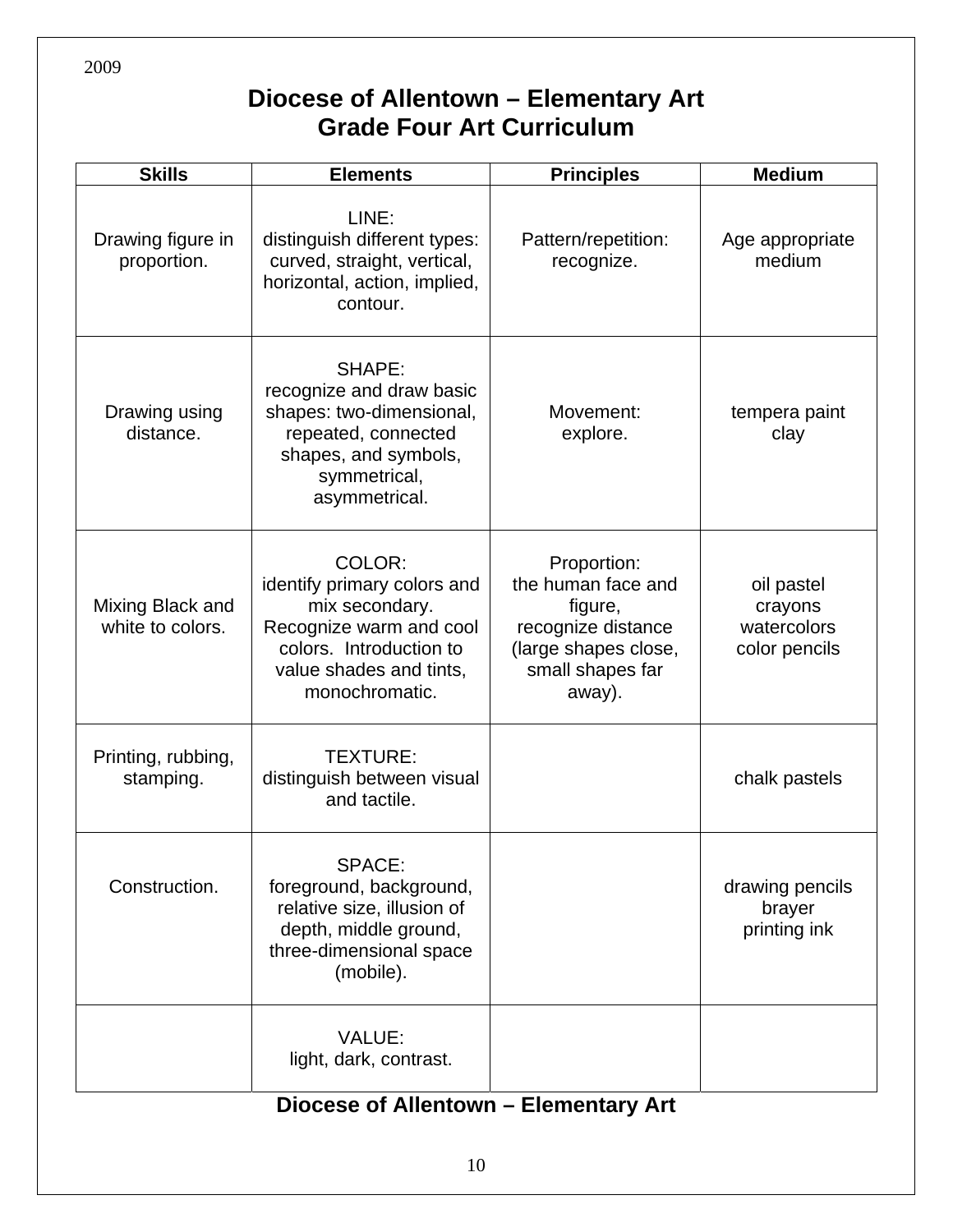## **Grade Five Art Curriculum**

| <b>Skills</b>                        | <b>Elements</b>                                                                                                                                                                      | <b>Principles</b>                                                       | <b>Medium</b>                                                               |
|--------------------------------------|--------------------------------------------------------------------------------------------------------------------------------------------------------------------------------------|-------------------------------------------------------------------------|-----------------------------------------------------------------------------|
| Drawing figure in<br>proportion.     | LINE:<br>distinguish different types:<br>curved, straight, vertical,<br>horizontal, action, implied,<br>contour, sketch, gesture, hatch,<br>crosshatch.                              | Proportion:<br>the human face and<br>figure.                            | Age appropriate<br>medium.                                                  |
| Drawing using<br>distance.           | SHAPE:<br>recognize and draw basic<br>shapes: two-dimensional,<br>repeated, connected shapes,<br>and symbols, symmetrical,<br>asymmetrical.                                          | recognize distance<br>(large shapes<br>close, small shapes<br>far away) | tempera paint<br>clay<br>oil pastel                                         |
| Mixing Black and<br>white to colors. | COLOR:<br>identify primary colors and mix<br>secondary. Recognize warm<br>and cool colors. Introduction to<br>value shades and tints.<br>Monochromatic,<br>complimentary, analogous. | Communicating<br>emotion and moods<br>through art                       | crayons<br>watercolors<br>color pencils<br>chalk pastels<br>drawing pencils |
| 3-D construction                     | <b>TEXTURE:</b><br>distinguish between visual and<br>tactile.                                                                                                                        | Telling a story<br>through art                                          |                                                                             |
| <b>Technical drawing</b><br>skills   | SPACE:<br>foreground, background,<br>relative size, illusion of depth,<br>middle ground, three-<br>dimensional space (mobile),<br>begin points of view, vanishing<br>point.          |                                                                         | brayer<br>printing ink<br>pen and ink                                       |
| Lettering                            | VALUE:<br>light, dark, contrast                                                                                                                                                      |                                                                         | acrylic paint                                                               |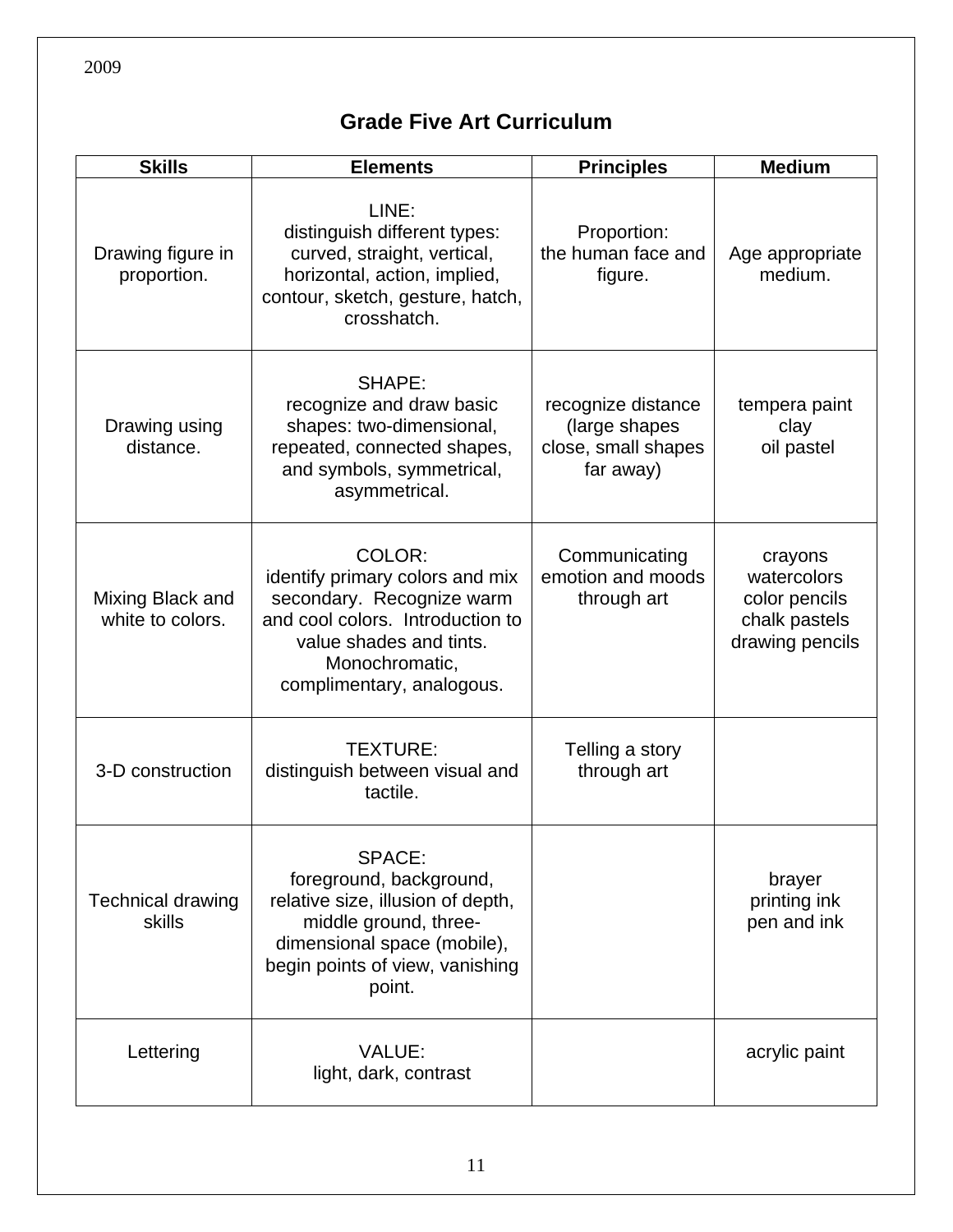#### **Diocese of Allentown – Elementary Art Grade Six Art Curriculum**

| <b>Skills</b>                                         | <b>Elements</b>                                                                                                                                                                      | <b>Principles</b>                            | <b>Medium</b>                                                                |
|-------------------------------------------------------|--------------------------------------------------------------------------------------------------------------------------------------------------------------------------------------|----------------------------------------------|------------------------------------------------------------------------------|
| Critique:<br>recognize<br>elements and<br>principles  | LINE:<br>distinguish different types:<br>curved, straight, vertical,<br>horizontal, action, implied,<br>contour, sketch, gesture,<br>hatch, crosshatch.                              | Proportion:<br>the human face and<br>figure. | Age appropriate<br>medium:                                                   |
| Create a Portfolio<br>Keep two pieces                 | SHAPE:<br>recognize and draw basic<br>shapes: two-dimensional,<br>repeated, connected shapes,<br>and symbols, symmetrical,<br>asymmetrical.                                          | Movement                                     | tempera paint<br>clay<br>oil pastel                                          |
| Vocabulary                                            | COLOR:<br>identify primary colors and<br>mix secondary. Recognize<br>warm and cool colors.<br>Introduction to value shades<br>and tints. Monochromatic,<br>complimentary, analogous. | Pattern/Repetition                           | watercolors<br>color pencils<br>crayons<br>chalk pastels<br>charcoal pencils |
| <b>Critique Form</b>                                  | <b>TEXTURE:</b><br>distinguish between visual<br>and tactile.                                                                                                                        | <b>Balance</b><br><b>Radial Symmetry</b>     | brayer                                                                       |
| Assessment                                            | SPACE:<br>atmospheric<br>(birds eye view)                                                                                                                                            |                                              | printing ink                                                                 |
|                                                       | <b>VALUE:</b><br>color value scale                                                                                                                                                   |                                              | pen and ink                                                                  |
| In addition to all of<br>5 <sup>th</sup> grade skills | FORM:<br>geometric and abstract                                                                                                                                                      |                                              | acrylic paint                                                                |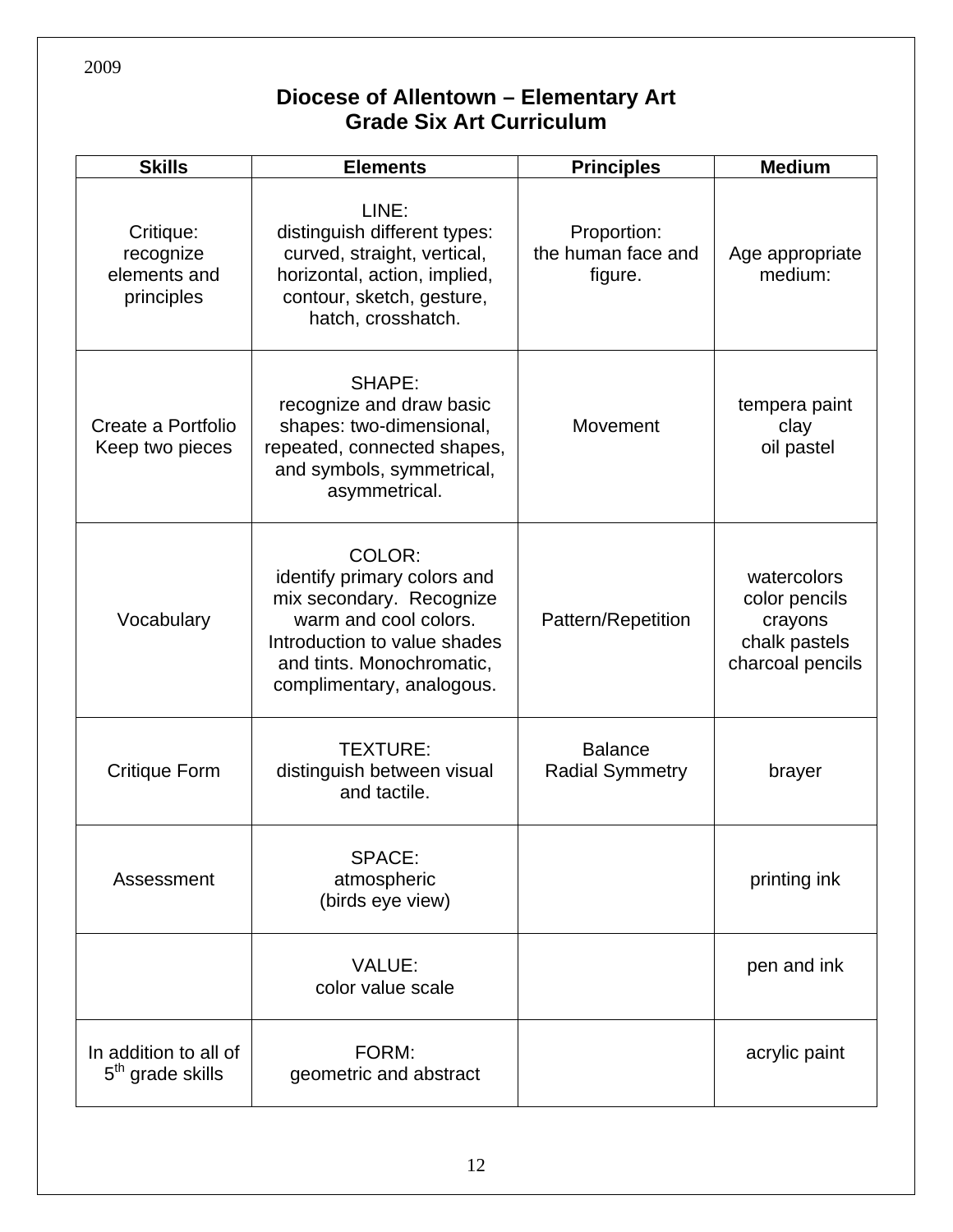## **Grade Seven Art Curriculum**

| <b>Skills</b>                                                                        | <b>Elements</b>                                                                                                                                                                      | <b>Principles</b>                                                          | <b>Medium</b>                                          |
|--------------------------------------------------------------------------------------|--------------------------------------------------------------------------------------------------------------------------------------------------------------------------------------|----------------------------------------------------------------------------|--------------------------------------------------------|
| <b>COMPOSITION:</b><br>critique of Placement<br>(landscape, Still Life,<br>Portrait) | LINE:<br>distinguish different types:<br>curved, straight, vertical,<br>horizontal, action, implied,<br>contour, sketch, gesture, hatch,<br>crosshatch.                              | Proportion:<br>the human face<br>and figure.                               | Age<br>appropriate<br>medium:                          |
| To refine aesthetic<br>sensitivity                                                   | SHAPE:<br>recognize and draw basic<br>shapes: two-dimensional,<br>repeated, connected shapes,<br>and symbols, symmetrical,<br>asymmetrical.                                          | recognize<br>distance (large<br>shapes close,<br>small shapes far<br>away) | tempera paint<br>clay<br>wire                          |
| <b>IDENTIFY:</b><br>Christian Symbolism in<br>Works of Art                           | COLOR:<br>identify primary colors and mix<br>secondary. Recognize warm<br>and cool colors. Introduction to<br>value shades and tints.<br>Monochromatic,<br>complimentary, analogous. | Recognizing<br>calligraphy as<br>an art form                               | oil pastels<br>watercolors<br>color pencils<br>crayons |
| Sketching                                                                            | TEXTURE:<br>distinguish between visual and<br>tactile.                                                                                                                               |                                                                            | chalk pastels                                          |
| PORTFOLIO:<br>continued by favorite art<br>work                                      | <b>SPACE:</b><br>atmospheric<br>(birds eye view)                                                                                                                                     |                                                                            | charcoal<br>pencils<br>brayer<br>printing ink          |
|                                                                                      | VALUE:<br>Color value scale                                                                                                                                                          |                                                                            | pen and ink                                            |
| In addition to all of $5^{\text{th}}$ , $6^{\text{th}}$<br>grade skills              | FORM:<br>geometric and abstract<br>tessellations                                                                                                                                     |                                                                            | acrylic paint                                          |

2009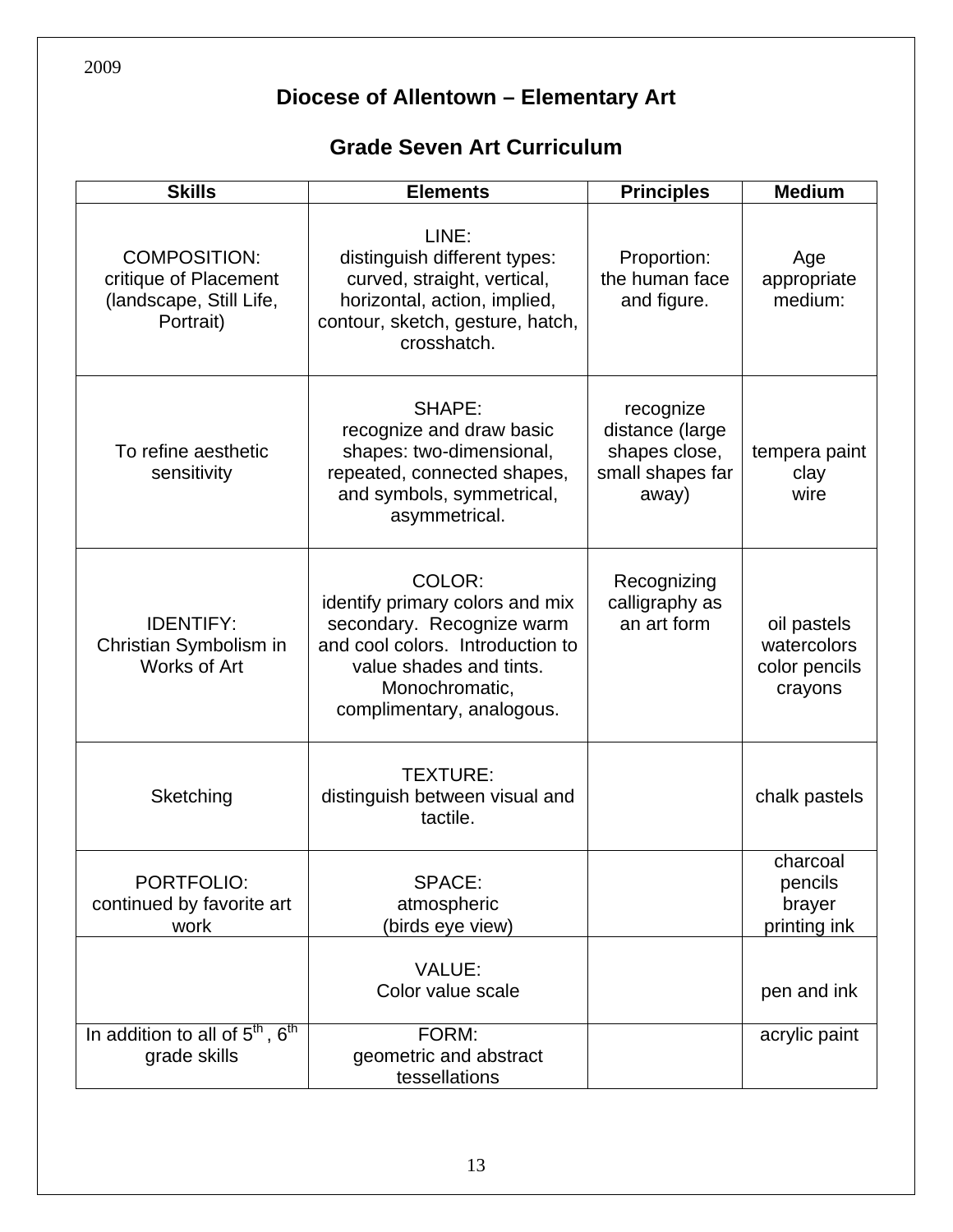#### **Diocese of Allentown – Elementary Art Grade Eight Art Curriculum**

| <b>Skills</b>                                                                      | <b>Elements</b>                                                                                                                                                                      | <b>Principles</b>                            | <b>Medium</b>                                                                |
|------------------------------------------------------------------------------------|--------------------------------------------------------------------------------------------------------------------------------------------------------------------------------------|----------------------------------------------|------------------------------------------------------------------------------|
| Write about an<br>artist and one of<br>their specific art<br>works                 | LINE:<br>distinguish different types:<br>curved, straight, vertical,<br>horizontal, action, implied,<br>contour, sketch, gesture,<br>hatch, crosshatch.                              | PROPORTION:<br>the human face and<br>figure. | Age appropriate<br>medium:                                                   |
| Include in Portfolio:<br>1 original piece<br>(artist's choice)                     | SHAPE:<br>recognize and draw basic<br>shapes: two-dimensional,<br>repeated, connected shapes,<br>and symbols, symmetrical,<br>asymmetrical.                                          | <b>MOVEMENT</b>                              | tempera paint<br>clay<br>oil pastels                                         |
| Art work should be<br>matted on pre-cut<br>construction paper<br>or poster-board   | COLOR:<br>identify primary colors and<br>mix secondary. Recognize<br>warm and cool colors.<br>Introduction to value shades<br>and tints. Monochromatic,<br>complimentary, analogous. | Pattern / Repetition                         | watercolors<br>color pencils<br>chalk pastels<br>charcoal pencils<br>crayons |
| <b>CRITIQUE:</b><br>8 <sup>th</sup> grade entries                                  | <b>TEXTURE:</b><br>distinguish between visual<br>and tactile.                                                                                                                        | <b>BALANCE:</b><br>Radial symmetry           | brayer<br>printing ink                                                       |
| technical drawing<br>skills                                                        | SPACE:<br>atmospheric<br>(birds eye view)                                                                                                                                            |                                              | mosaic tiles                                                                 |
| Incorporate writing<br>in art work                                                 | <b>VALUE:</b><br>color value scale                                                                                                                                                   |                                              | pen and ink                                                                  |
| In addition to all of<br>$5th$ , 6 <sup>th</sup> & 7 <sup>th</sup> grade<br>skills | FORM:<br>geometric and abstract<br>tessellations                                                                                                                                     |                                              | acrylic paint                                                                |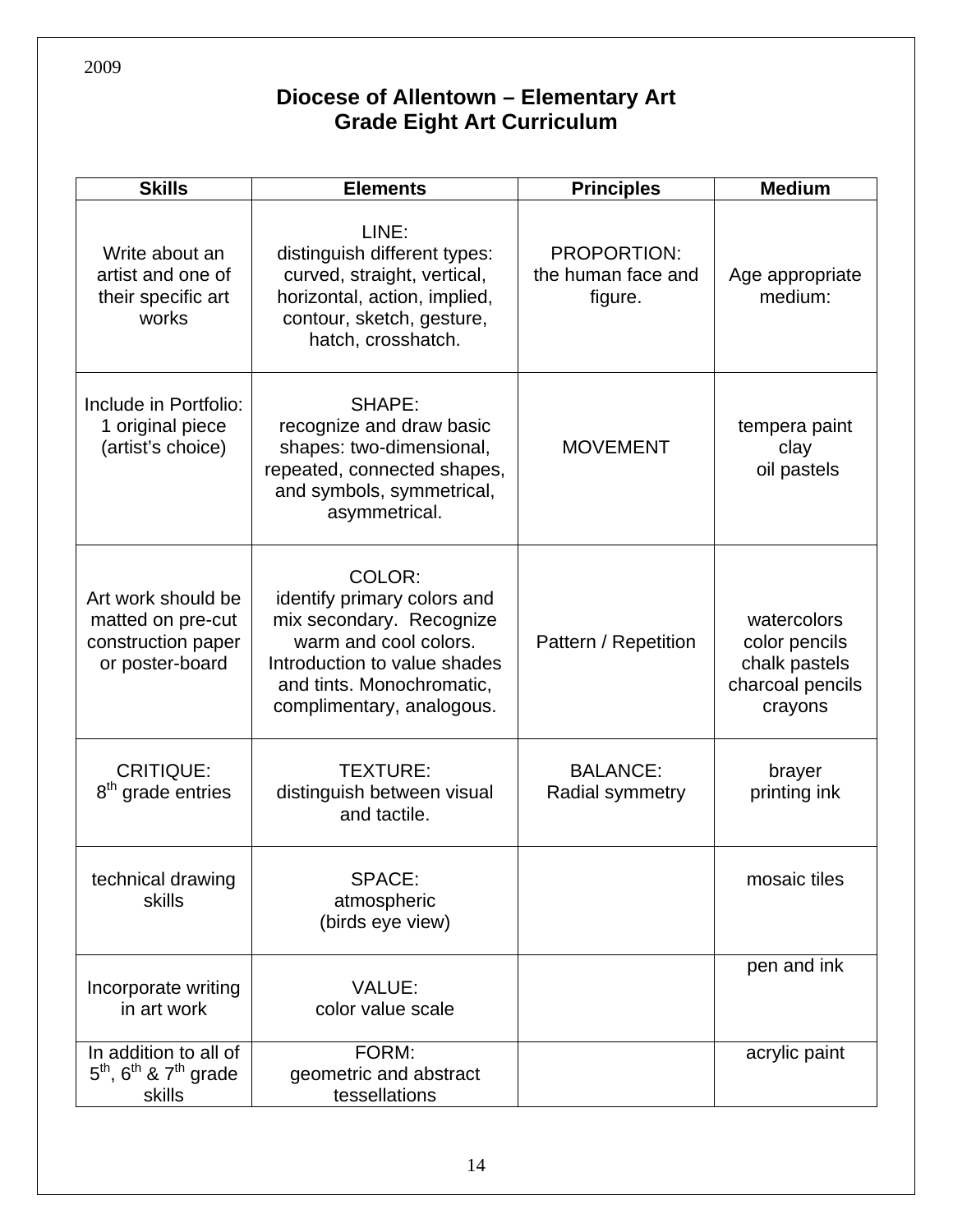## **Suggested Requirements for High School Portfolio:**

\*Portrait \*Still life Print Painting Collage Character (non-licensed) Religious Theme

#### **ART RUBRIC FOR GRADES 1 THROUGH 8**

| <b>CRITERIA</b>                                                              | 4                                                                                                                       | $\overline{3}$                                                                                                   | $\overline{2}$                                                                                                                | 1                                                                          |
|------------------------------------------------------------------------------|-------------------------------------------------------------------------------------------------------------------------|------------------------------------------------------------------------------------------------------------------|-------------------------------------------------------------------------------------------------------------------------------|----------------------------------------------------------------------------|
| Listens and<br><b>Follows</b><br><b>Directions</b>                           | consistently<br>listens and<br>follows<br>directions,<br>always<br>demonstrates<br>responsibility<br>with art materials | usually listens<br>and follows<br>directions,<br>usually<br>demonstrates<br>responsibility<br>with art materials | occasionally<br>listens and<br>follows<br>directions,<br>occasionally<br>demonstrates<br>responsibility<br>with art materials | rarely listens and<br>follows<br>directions,<br>misuse of art<br>materials |
| Participates in<br><b>Art Assignments</b>                                    | works<br>independently,<br>always<br>completes<br>project, always<br>cleans up after<br>project<br>completion           | usually<br>completes<br>project, usually<br>cleans up after<br>project<br>completion                             | occasionally<br>completes<br>project,<br>occasionally<br>cleans up after<br>project<br>completion                             | rarely completes<br>project, rarely<br>cleans up                           |
| Demonstrates<br>Artistic<br>Proficiency in<br>Various<br><b>Mediums</b>      | consistently<br>demonstrates<br>artistic<br>proficiency in<br>various mediums                                           | usually<br>demonstrates<br>artistic<br>proficiency in<br>various mediums                                         | occasionally<br>demonstrates<br>artistic<br>proficiency on<br>various mediums                                                 | rarely<br>demonstrates<br>artistic<br>proficiency in<br>various mediums    |
| <b>Exhibits</b><br>Creativity and an<br>Appreciation of<br><b>Art Styles</b> | consistently<br>exhibits creativity<br>and an<br>appreciation of<br>art styles                                          | usually exhibits<br>creativity and an<br>appreciation of<br>art styles                                           | occasionally<br>exhibits creativity<br>and an<br>appreciation of<br>art styles                                                | rarely exhibits<br>creativity and an<br>appreciation of<br>art styles      |
| <b>Art Timeline</b>                                                          |                                                                                                                         |                                                                                                                  |                                                                                                                               |                                                                            |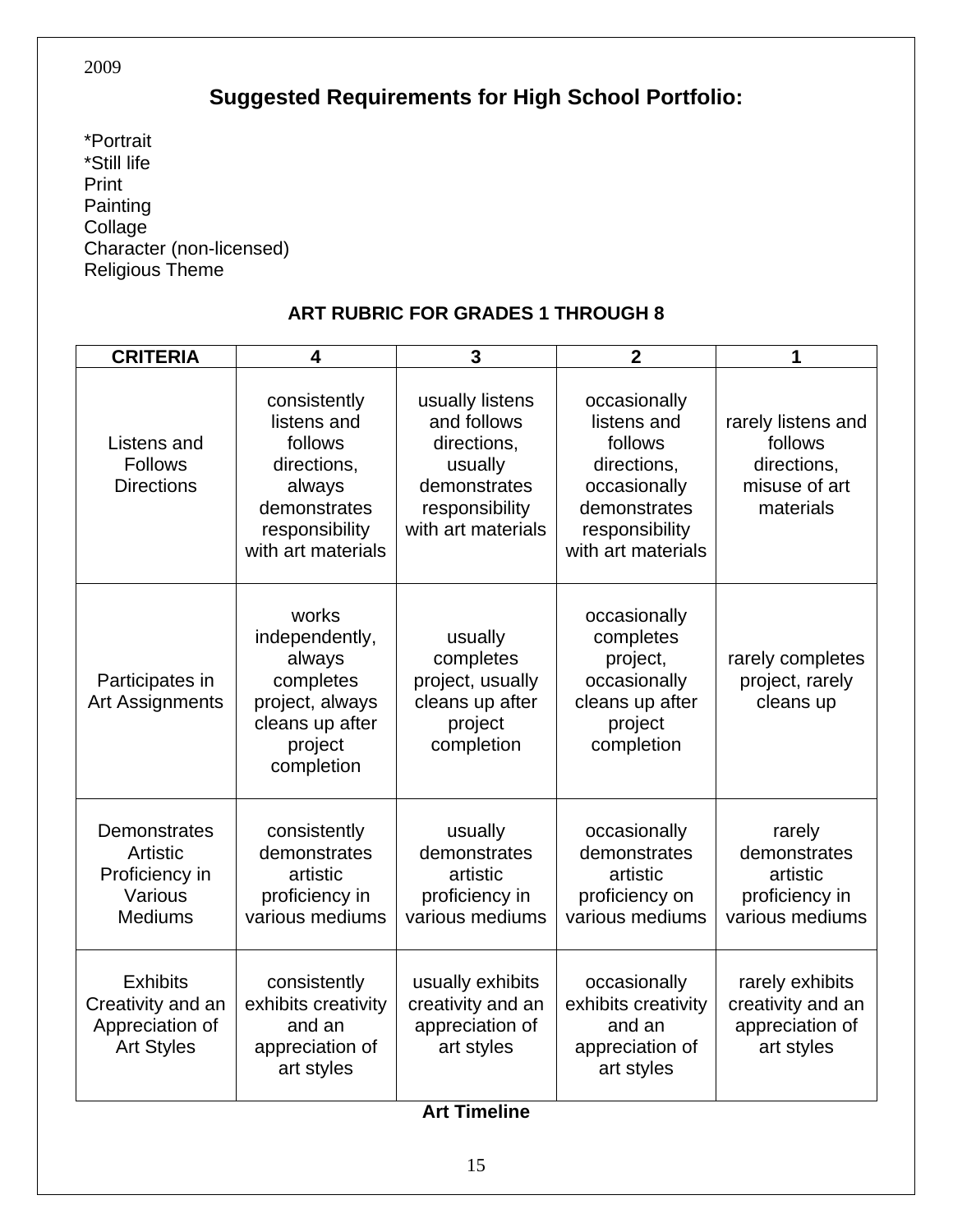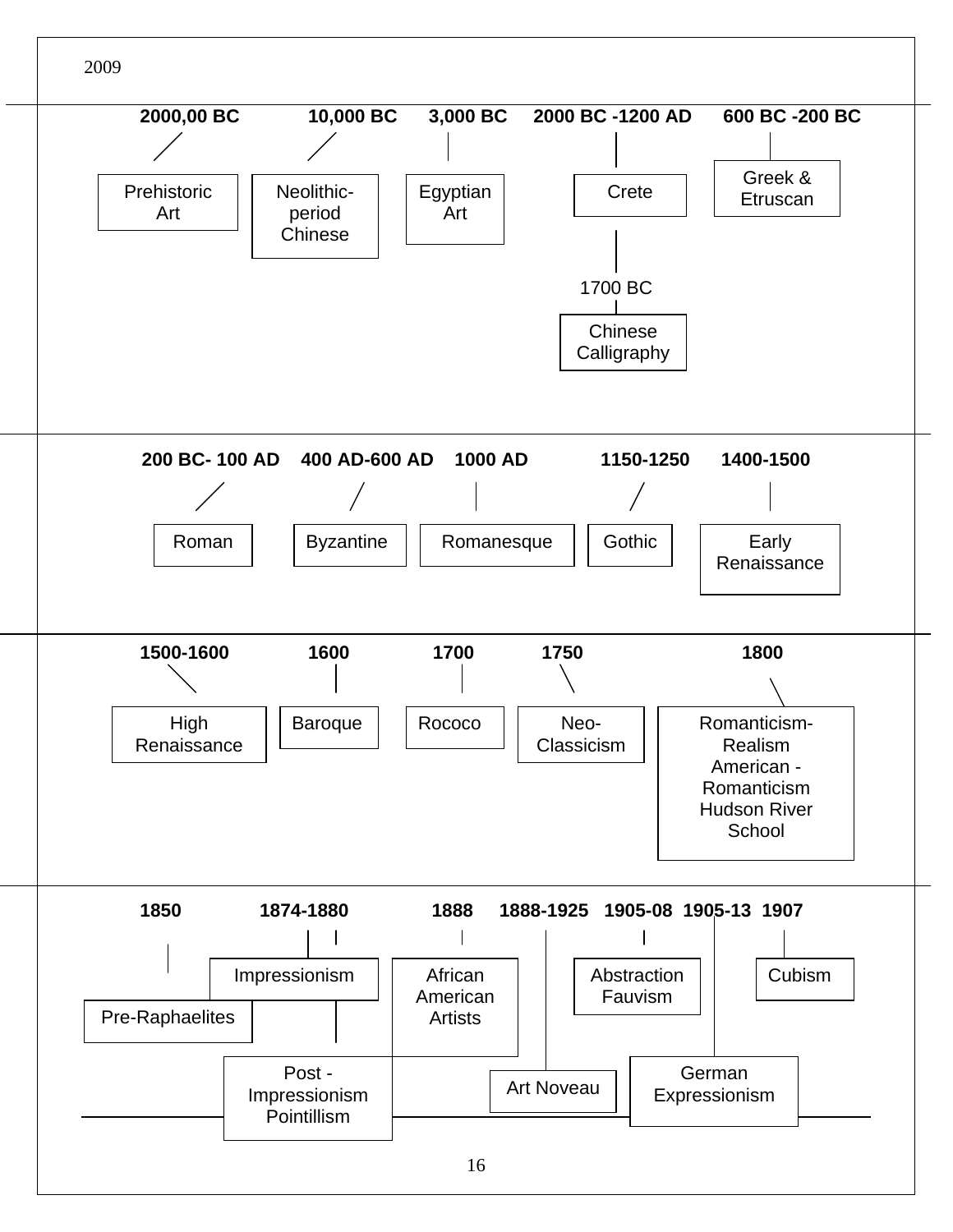

#### **Prehistoric Art**

**The Cave Paintings:** The earliest known paintings are the Cave paintings which date back t about 20,000 B.C. They were discovered during the past 100 years on the walls of caves in France and Spain. The cave paintings have a simple flat appearance and each one usually features a single animal. Sometimes this animal is one, which no longer exists or else lives only in regions much further north. The artists used paints made from clay and stones, limiting the colors to the Earth tones. These per-historic paintings have survived because they were preserved in the darkness and special atmospheric conditions, which exist deep within caves or tombs. Very few examples of painting have been discovered from the long period of approximately 14,000 years which followed the Cave Paintings.

#### **Ancient**

Although much more detailed and elaborate than the Cave paintings, the paintings from 3000 B.B. to 1300 B.C. were limited to the same two dimensional appearances because the technique of perspective and the use of shadows had not yet been adequately developed. Mazonowicz, Douglas – Serigraphs of Prehistoric animals. Caves of Lascauz France, Altamira, Spain.

#### **Egyptian Paintings**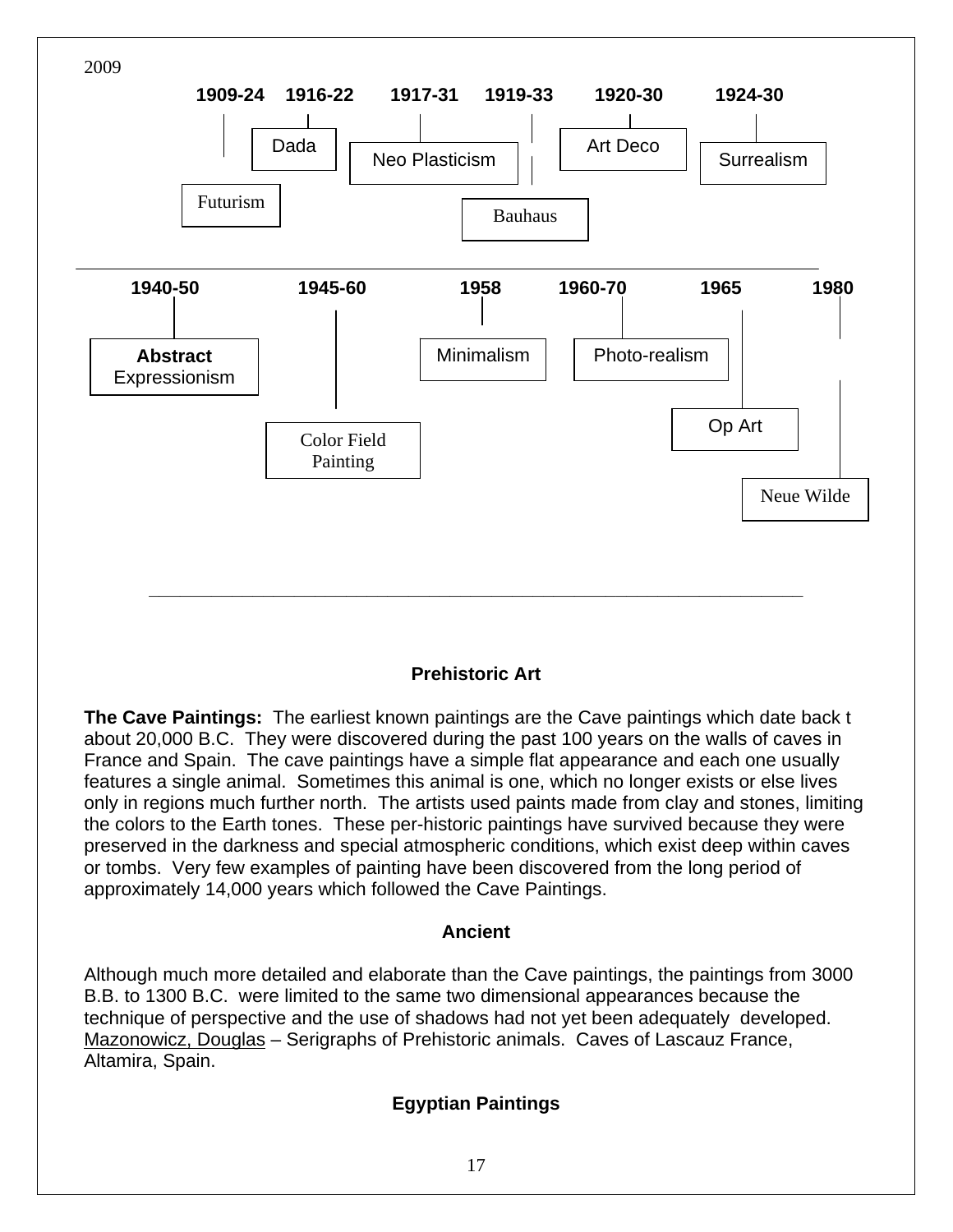Recorded history began in Egypt about 3000 B.C. Much of it was revealed to us through the discovery of elaborate tombs, which had been prepared for noblemen and kings. The walls of the rooms inside the tombs were covered with paintings of everyday life – hunting, fishing, harvesting, eating, playing music, dancing, making jewelry, cutting hair, attending a party etc. Most of the faces are shown in profile with the shoulders facing front, indicating that these artists had difficulty drawing a full face or a side view of the shoulder. Most of the women in the paintings are wearing strange black wigs and their skin is painted a much lighter color than that of the men. Indeed most of the women look alike and most of the men look alike, since the artists made no attempt to portray any individual characteristics.

| <b>Architecture</b>     |                  |
|-------------------------|------------------|
| <b>Pyramids</b>         | <b>Sculpture</b> |
|                         | <b>Relief</b>    |
| <b>King Tutankhamen</b> | <b>Textiles</b>  |
| <b>Temples</b>          |                  |

#### **Create 2000 B.C. – 1200 A.D.**

The Palace of Minos at Knossos was discovered in recent years on the island of Crete. Paintings on its walls portray animals, flowers, birds, and imagery scenes, as well as human figures. Here the men are also painted darker than the women, but both the men and the women are freer and more graceful than in the Egyptian paintings. Other wall paintings depicting scenes of hunts and battles have been discovered in the Palace of Mycenae and the Palace of Tiryns, both on the mainland of Greece.

#### **Greek and Etruscan Sculpture and Architecture**

From the  $7<sup>th</sup>$  to the  $3<sup>rd</sup>$  century B.C. the Greeks produced their finest thinkers and artists. Because many famous examples of sculpture and architecture from this period still survive, we tend to speak of the masterpieces of Greek Art as temples and statues. Greek sculpture was primarily religious. They worshipped their deities in human form. The temples were built to house these forms. Statue of Apollo (460 B.C.), from the West Pediment of the Temple of Zeus at Olympia. The Parthenon (447 – 432 B.C.), Acropolis, Athens, Greece.

#### **Painting**

Painting however was equally important at the time. Unfortunately all the paintings, which decorated the walls of the temples, have been destroyed. The only remaining examples of Greek painting from this famous period are the beautiful Vase paintings with which they decorated their pottery. Some experts believe that lost paintings of the Greeks may have resembled the Etruscan tomb paintings which date from the  $5<sup>th</sup>$  century B.C. The Etruscans who live in what is now Central Italy were great admirers of the Greeks. The figures in their paintings are well proportioned and have an almost three-dimensional appearance.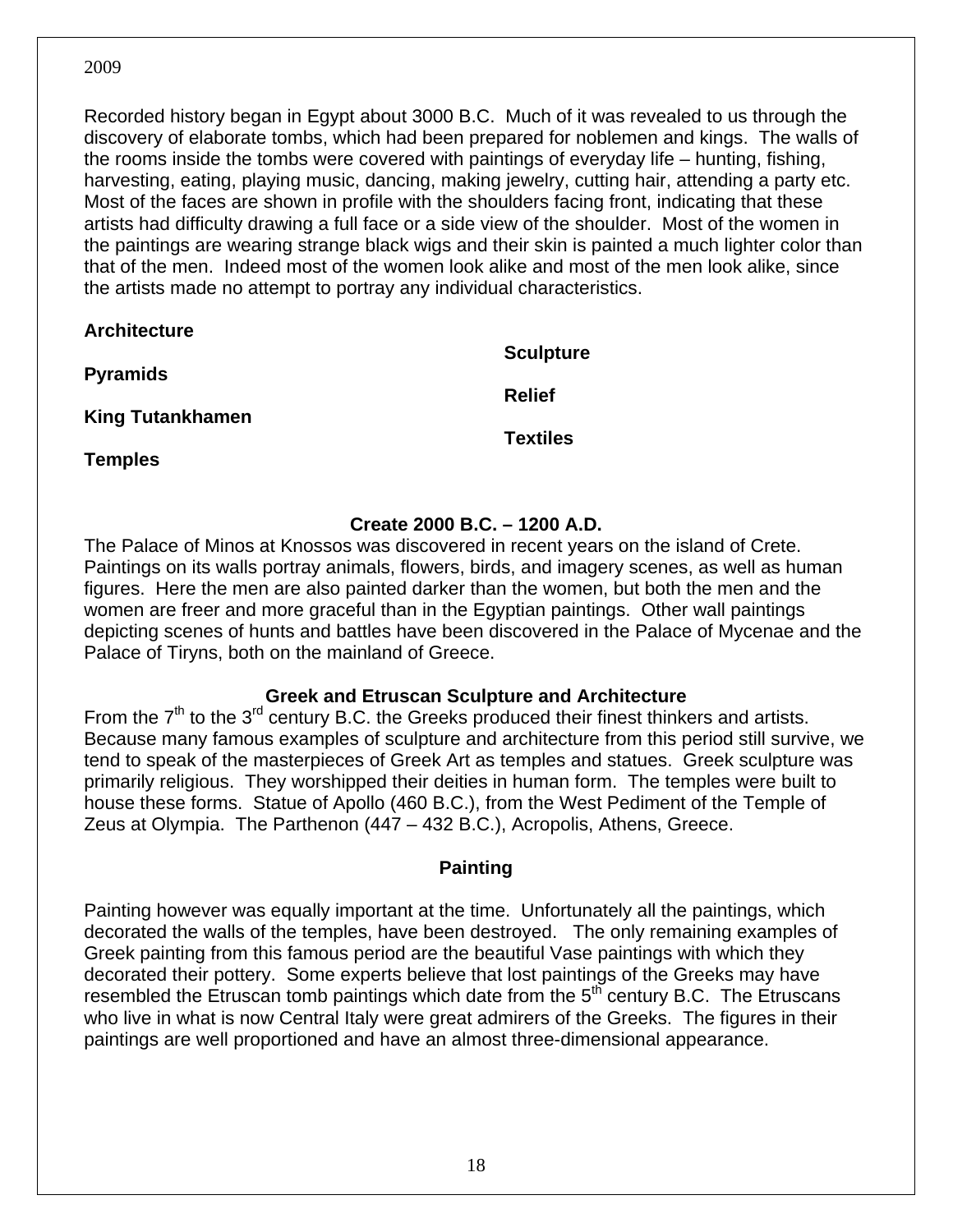#### **Roman**

Both the Greeks and the Etruscans influenced the art of the Romans who conquered them. Many of the Roman wall paintings from the  $1<sup>st</sup>$  century B.C. to the  $1<sup>st</sup>$  century A.D. survive because of a catastrophe. They were buried, and thus preserved by the eruption of Vesuviaus in 79 A.D. These paintings located in Pompeii, Herculaneum, and Stabiae, include landscapes, portraits, still life's and garden scenes. Some have an airy quality that is almost impressionistic. The tomb paintings in the city of Rome, which date from the early centuries A.D. are known as the catacomb paintings and are the first paintings to exhibit Christian themes.

#### **Roman Sculpture**

The Romans had a need to praise the deeds of their emperor and the grandeur of Roman. Their figures became very expressive and realistic. They fell into two classes, portraits and historical reliefs. The Arch if Titus, relief, Rome, Italy, The Triumph of Titus, (c. 82 A.D.), and Caracalla (c. 215 A.D.), Princeton University Art Museum.

#### **Early Christian and Byzantine Art**

In 323 A.D. Constantine the Great moved the capital of the Roman empire to Byzantium (Constantinople). By shifting the seat of Imperial power resulted in splitting the realm and led to a religious split as well. Differences in doctrine developed in the west in Rome known as Catholic, and the East or Orthodox Church in Constantinople began. Pantheon, Rome, 400B.C.

#### **Romanesque Period 1000 A.D.**

#### **Medieval Middle Ages**

Spans one thousand years from the fall of the Roman Empire in the  $5<sup>th</sup>$  century to the Renaissance in the 15<sup>th</sup> century.

Typically divided into three periods:

Early Medieval (ending in the  $10<sup>th</sup>$  or  $11<sup>th</sup>$  century) Romanesque ( $10^{th}$  to  $12^{th}$  century) Gothic (12<sup>th</sup> to 15<sup>th</sup> century)

The Gothic style began with architecture. Europe was leaving the Dark Ages behind and moving into a period of prosperity. Christianity promoted the construction of magnificent cathedrals. Naturalism entered the world of painting.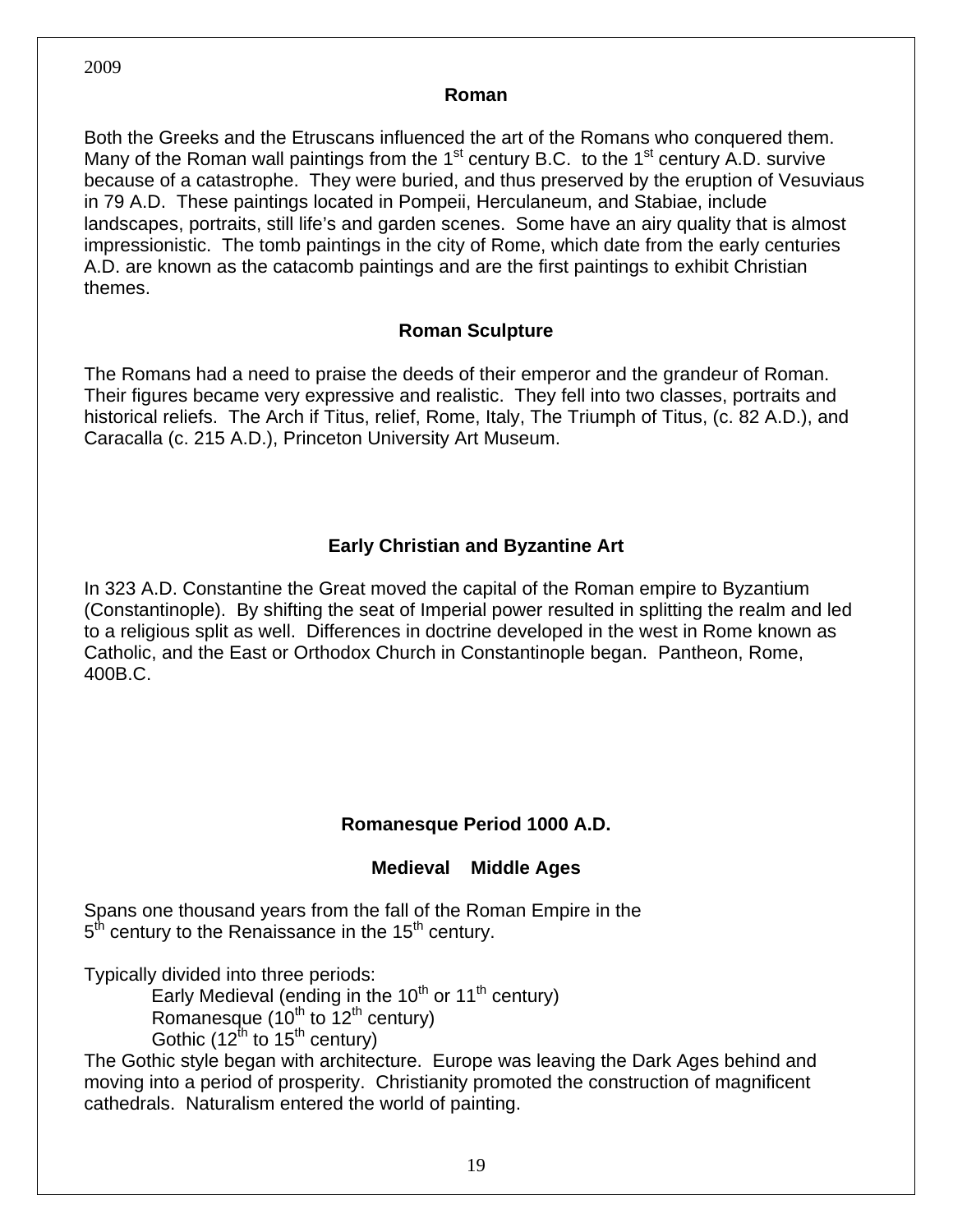#### **Medieval – Middle Ages**

Suits of Armor Swords, shields, etc. Castles **Gothic**  Term coined for Architecture from 1150 – 1250 Great Cathedrals sculpture 1220 – 1420 Painting 1300 – 1350 in Italy. Notre Dame, Paris Chartres Cathedral, Giotto Lorenzetti 1250

#### **Paintings**

**Giotto** Pietro Lorenzetti Hubert and Jan Van Eyck Giovanni di Paolo

#### **Renaissance**

The Renaissance included the  $14<sup>th</sup>$  and  $15<sup>th</sup>$  centuries. It represented the climax of Gothic town life in Italy with the consequent emphasis on the importance of the individual and the world in which he lived. With this stress on the dignity and humanity of the individual came an interest in the structure of the human body and the physical appearance of the environment in which the body moved. From these interests the artists of the  $14<sup>th</sup>$  and  $15<sup>th</sup>$  centuries developed anatomy, linear and aerial perspective, projective geometry and other devices that could enable them to accomplish their aim of showing the new man in the new world.

#### **Italian Renaissance painters**

**Early Renaissance 14th Century to 15th Century**  Giotto di Bondone Fra Angelico Fra Fillipo Lippi Sandro Botticelli Leonardo Da Vinci

Antonio Allegri Corregio Raphael Sanzio **Tintoretto** Arcimboldo

**High Renaissance 1500 – 1530 and the 16th Century**  Michelangelo Buonarroti **Titian**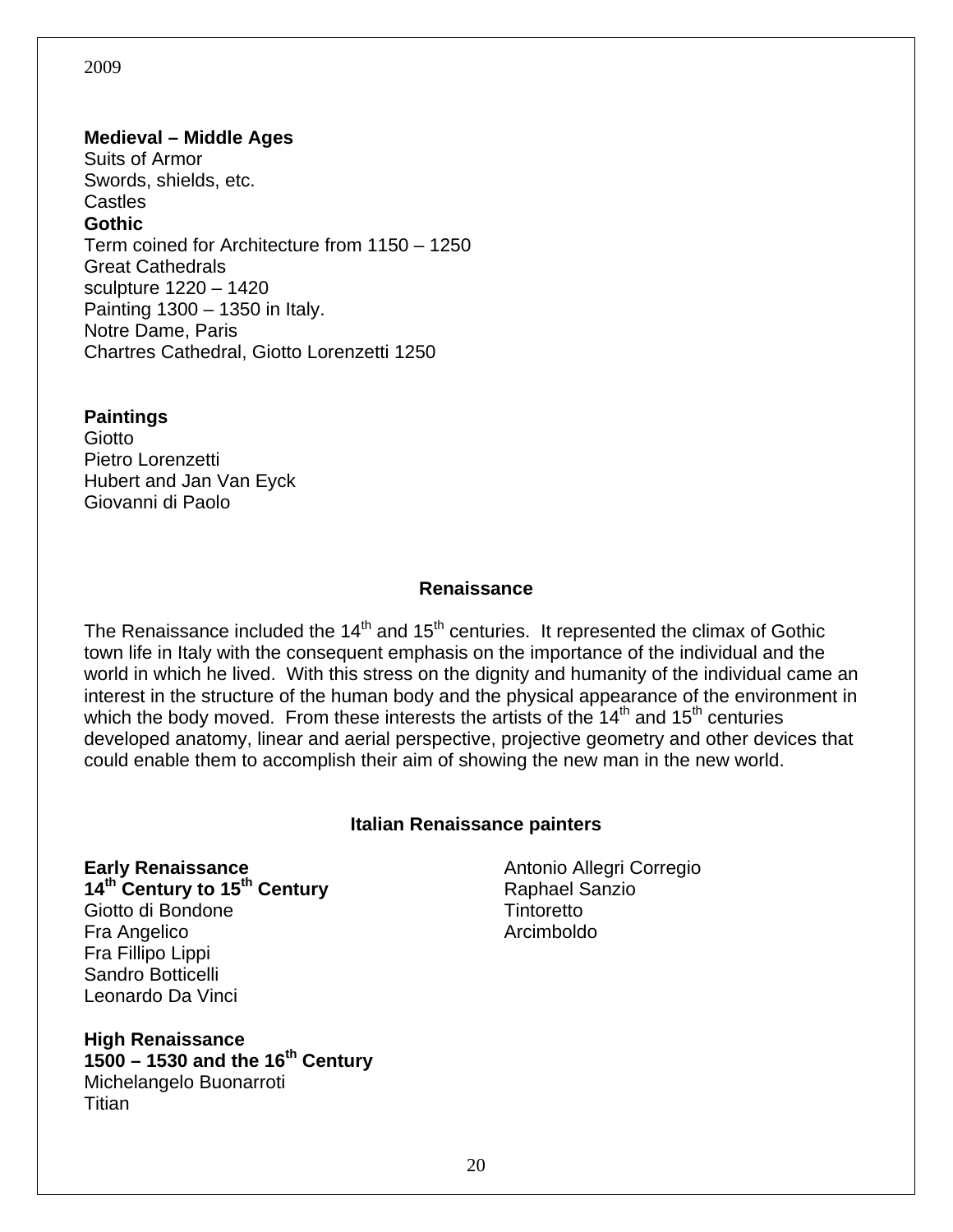#### **Renaissance**

**Northern Europe:** Born out of an interest in Italian Art

#### **German Painters:**

Albrecht Durer-woodcuts and engravings, scientific perspective and proportion Hans Holbein the Younger-portraiture Albrecht Altdorfer-accomplished landscape painter, awesome grandeur

#### **Flemish Painters:**

Peter Paul Rubens-dynamic, glowing paintings Rogier van der Weyden-emotional and dramatic in style Hieronymous Bosch-eccentric painter of religious topics, such as the torments of hell Jan Van Eyck-skilled oil painter, total detail, refined, realistic form

#### **Spanish Painters:**

El Greco-Mannerism (away from balance & harmony of Renaissance, used intense emotions), elongated figures, unusual coloring Diego Velasquez-Baroque artist (grandeur, appeal to senses, dramatic)

Master of realistic technique

#### **Mexican Painters:**

Diego Rivera-murals of Mexican life and history Frida Kohlo-emotional self-portraits

#### **Native American Artists** (kinship with nature, use of visual symbols such as Sun, moon,

 animals, plants) Maria Martinez-pottery

| <b>Primitive Painters (without formal training)</b><br>Henri Rousseau       | <b>Edward Hicks</b>         | Horace Pippin              |
|-----------------------------------------------------------------------------|-----------------------------|----------------------------|
| 17 <sup>th</sup> & 18 <sup>th</sup> Century America<br><b>Benjamin West</b> | <b>Charles Wilson Peale</b> | <b>Gilbert Stuart</b>      |
| 20 <sup>th</sup> Century America                                            |                             |                            |
| painters<br>Joseph Pickett                                                  | <b>Fred Beaver</b>          | <b>Cornelius Krieghoff</b> |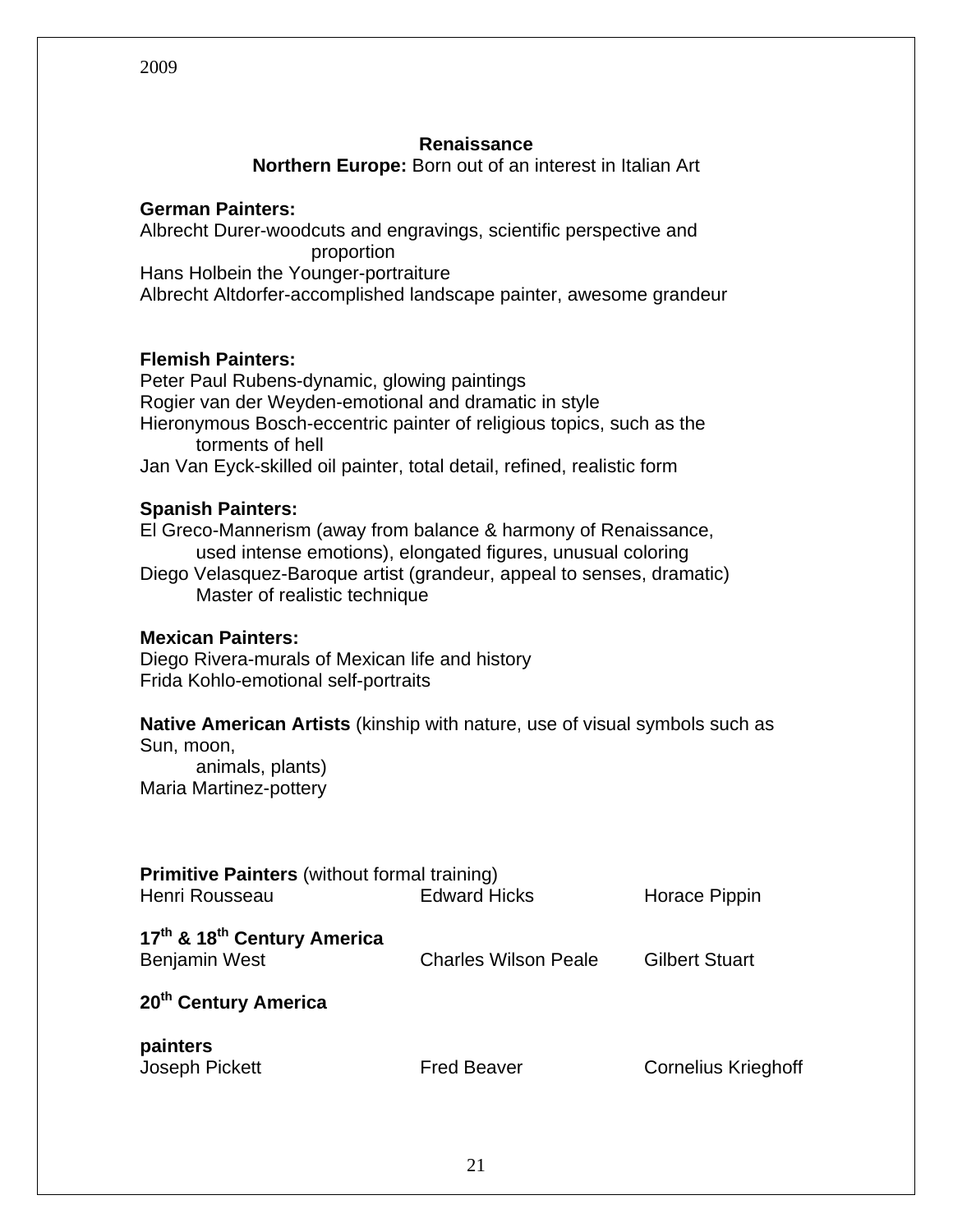| 3-D mobiles, stabiles<br>Alexander Calder                                                                                           |                                         |                                                    |  |
|-------------------------------------------------------------------------------------------------------------------------------------|-----------------------------------------|----------------------------------------------------|--|
| <b>Architects</b><br><b>Robert Smith</b><br><b>Frank Furness</b><br>Thomas U. Walters                                               | John Haviland<br>Louis Kahn             | <b>William Strickland</b><br><b>Robert Venturi</b> |  |
| 19 <sup>th</sup> Century American Impressionists<br><b>James McNeil Whistler</b><br>Chase<br><b>Childe Hassam</b>                   | <b>Mary Cassatt</b>                     | <b>William Merritt</b>                             |  |
| <b>Black American Artists</b><br><b>Charles Allston</b><br>Henry Ossawa Tanner                                                      | Romare Beardon<br><b>Faith Ringgold</b> | Jacob Lawrence<br>Horace Pippin                    |  |
| 17 <sup>th</sup> Century Dutch<br><b>Frans Hals</b>                                                                                 | Joannes Vermeer                         |                                                    |  |
| 17th Century Dutch Painting & Printmaking<br>Rembrandt van Rijn                                                                     |                                         |                                                    |  |
| 17 <sup>th</sup> Century French<br>Georges de la Tour                                                                               | <b>Claude Lorrain</b>                   |                                                    |  |
| <b>18th Century French</b><br>Jean Baptiste Chardin                                                                                 | Jean Honore Fragonard                   |                                                    |  |
| 18 <sup>th</sup> Century English<br>Joshua Reynolds                                                                                 | <b>Thomas Gainsborough</b>              |                                                    |  |
| 19 <sup>th</sup> Century Romanticism (imaginative, dreamlike, mystical) and Realism<br>Francisco de Goya<br><b>Eugene Delacroix</b> | J.M.W. Turner<br><b>Camille Corot</b>   | John Constable                                     |  |
| 19 <sup>th</sup> Century Realist<br><b>Honore Daumier</b>                                                                           | <b>Charles Daubigny</b>                 |                                                    |  |
| <b>Neoclassical Painters</b> (linear, balanced, formal, cool-toned)<br>Jean Auguste Ingres                                          |                                         |                                                    |  |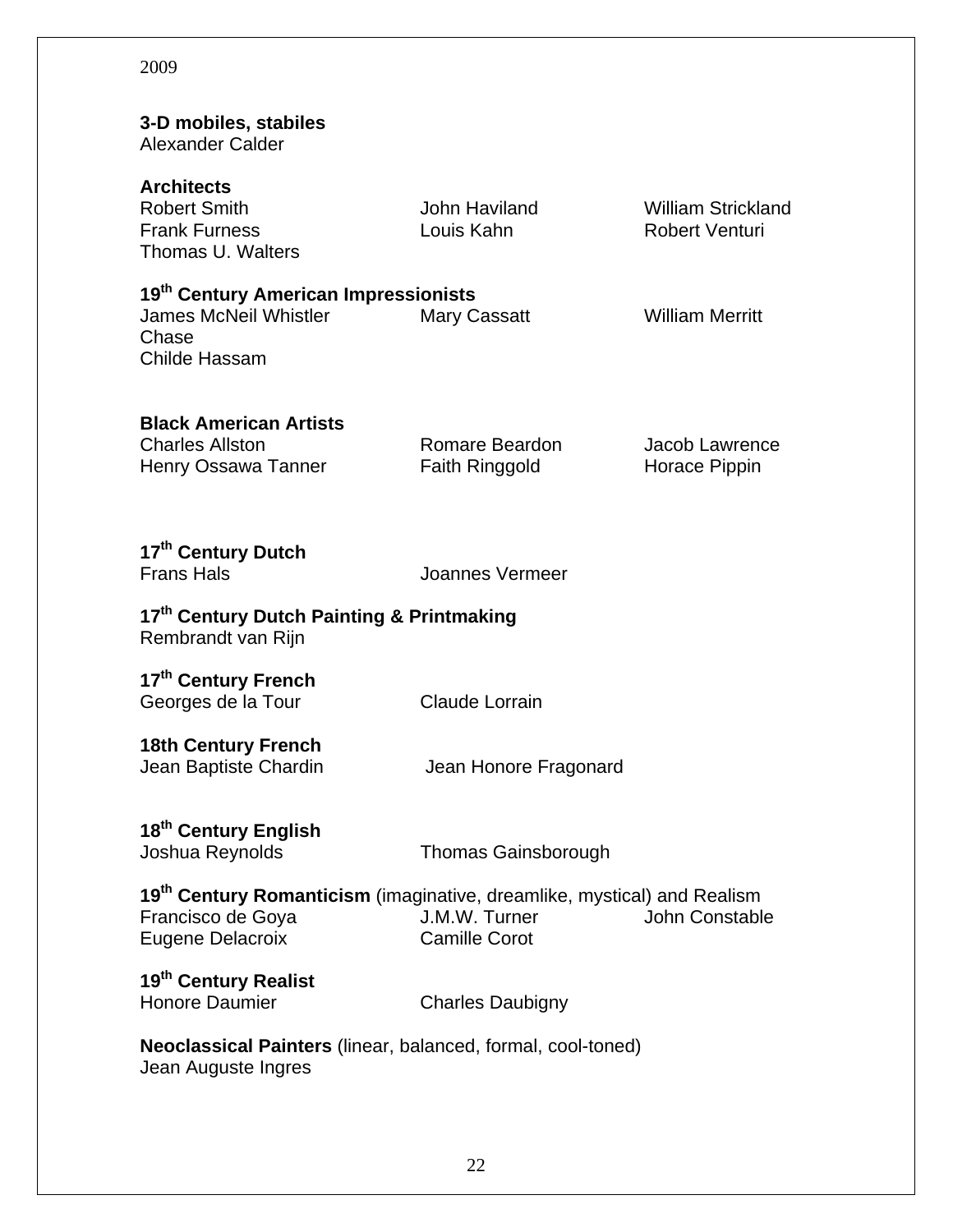| 19th Century Romantic / Hudson River School<br><b>Thomas Cole</b><br>Church                                                                                     | George Innes                                       | <b>Frederick Edwin</b>                      |  |  |
|-----------------------------------------------------------------------------------------------------------------------------------------------------------------|----------------------------------------------------|---------------------------------------------|--|--|
| <b>Realist Genre Painters</b><br><b>Winslow Homer</b><br>Tanner<br><b>Francois Millet</b>                                                                       | <b>Thomas Eakins</b>                               | Henry Ossawa                                |  |  |
| <b>Sculptors</b><br>Auguste Rodin                                                                                                                               | <b>Frederic Remington</b>                          | Louise Nevelson                             |  |  |
| <b>Western Painters</b><br>Georgia O'Keefe                                                                                                                      | <b>Frederic Remington</b>                          |                                             |  |  |
| 19th & 20th Century English Book Illustrators<br><b>Randolph Caldecott</b><br><b>Beatrix Potter</b>                                                             | Kate Greenway<br>W.W. Denslow                      | <b>Edward Lear</b><br><b>Ernest Shepard</b> |  |  |
| 19th & 20th Century Book Illustrators<br>N.C. Wyeth                                                                                                             | <b>Howard Pyle</b>                                 | Norman Rockwell                             |  |  |
| 20 <sup>th</sup> Century American Realists<br><b>Edward Hopper</b>                                                                                              | <b>Andrew Wyeth</b>                                | <b>Ben Shahn</b>                            |  |  |
| <b>French Impressionist Painters</b> (general impression of light and color)<br><b>Edouard Manet</b><br><b>Mary Cassatt</b><br>Renoir<br><b>Berthe Morisot</b>  | <b>Auguste Rodin</b><br><b>Claude Monet</b>        | <b>Edgar Degas</b><br><b>Pierre Auguste</b> |  |  |
| <b>United States</b><br>James McNeil Whistler<br><b>Thomas Eakins</b>                                                                                           | Henry O. Tanner                                    | <b>Winslow Homer</b>                        |  |  |
| <b>Post-Impressionist Painters</b> (more creative and emotionally charged than<br>Impressionists)                                                               |                                                    |                                             |  |  |
| <b>Paul Cezanne</b><br><b>Odilon Redon</b><br>Henri de Toulouse Lautrec                                                                                         | Henri Rousseau<br>Vincent Van Gogh<br>Paul Gauguin | Georges Seurat<br>Pierre Bonnard            |  |  |
| <b>Symbolism</b> (concentrated on the metaphysical and psychological aspects)<br><b>Aubrey Beardsley</b><br>Pablo Picasso (Blue Period)<br><b>Odilion Redon</b> |                                                    |                                             |  |  |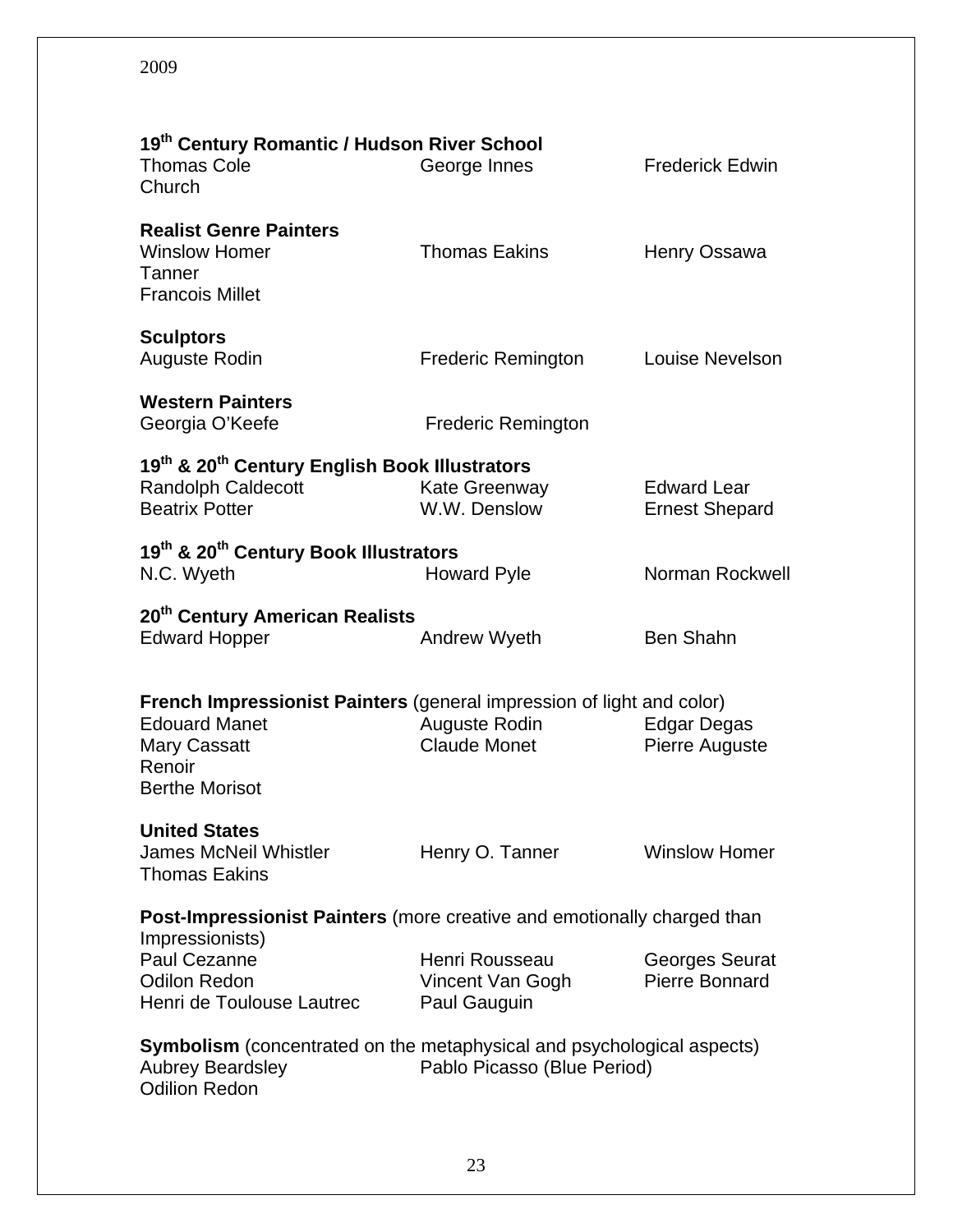| <b>Fauvism</b> (explosion of color, bold, spontaneous)<br><b>Henri Matisse</b>                                                   | <b>Georges Rouault</b>                                                                     |                                             |  |  |
|----------------------------------------------------------------------------------------------------------------------------------|--------------------------------------------------------------------------------------------|---------------------------------------------|--|--|
| <b>Emil Nolde</b>                                                                                                                | <b>German Expressionism</b> (paint, not as it looks, but as it feels)<br>Wassily Kandinsky | Oskar Kokoschka                             |  |  |
| <b>Cubism</b> (fragmented objects, several sides viewed simultaneously)<br>Pablo Picasso<br>Georges Braque                       |                                                                                            |                                             |  |  |
| <b>Futurism</b> (away from confining artistic conventions)<br><b>Umberto Boccioni</b>                                            |                                                                                            |                                             |  |  |
| <b>Fantasy before WWI</b><br>Giorgio de Chirico                                                                                  | Marc Chagall                                                                               |                                             |  |  |
| <b>Realism before WWI: Ashcan School</b><br>George Bellows                                                                       |                                                                                            |                                             |  |  |
| The Eight:<br>George Luke<br>Arthur B. Davies<br>Everett Shinn                                                                   | <b>Maurice Prendergast</b><br>John Sloan<br>Robert Henri                                   | William J. Glakens<br><b>Earnest Lawson</b> |  |  |
| <b>Abstraction between the Wars</b><br>Fernand Leger Piet Mondrian                                                               |                                                                                            |                                             |  |  |
| <b>Fantasy between the Wars: Dada</b><br>Max Ernst                                                                               | Marcel Duchamp                                                                             |                                             |  |  |
| <b>Surrealism</b> (direct expression of the unconscious)<br>Joan Miro<br>Paul Klee<br>Salvadore Dali<br><b>Rene Magritte</b>     |                                                                                            |                                             |  |  |
| <b>Expressionism between the Wars</b><br><b>Kathe Kollowitz</b><br>Max Beckman                                                   |                                                                                            |                                             |  |  |
| <b>Painting since WWII</b>                                                                                                       |                                                                                            |                                             |  |  |
| <b>Abstract Impressionism/Action Painting (spontaneous improvisation)</b><br><b>Jackson Pollock</b><br><b>William De Kooning</b> |                                                                                            |                                             |  |  |
| <b>Color Field Painting (painting with solid areas of color)</b>                                                                 |                                                                                            |                                             |  |  |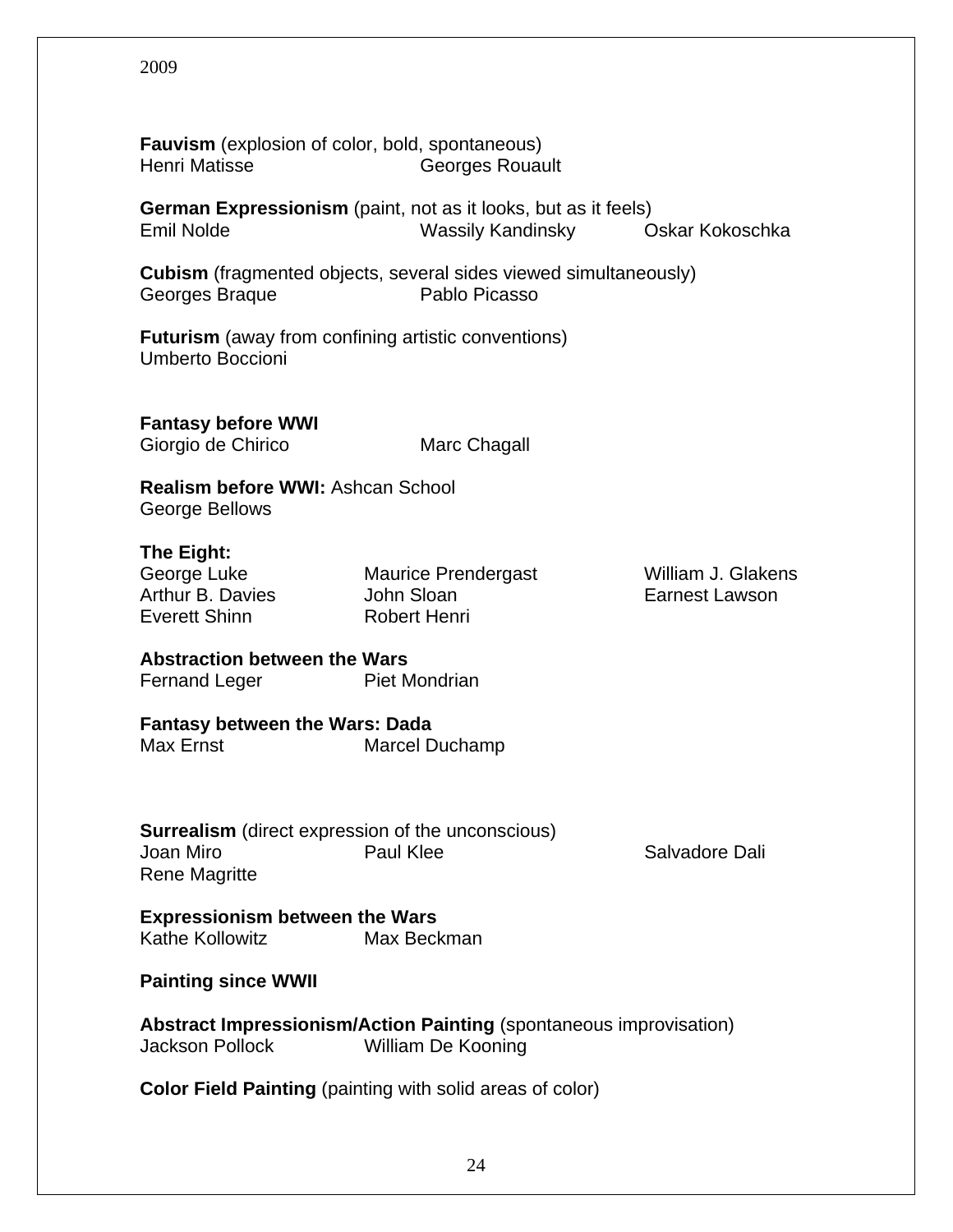Mark Rothko Morris Louis Josef Albers **Pop Art** (focus on familiar images of the popular culture) Jasper Johns **Roy Lichtenstein** Andy Warhol Chuck Close **Photo Realism**  Janet Fish **Japanese**  Katsushika Hokusai **Chinese** 

#### **GLOSSARY**

Wang Yani

**Abstract** A type of art executed in lines, shapes, and colors without reference to the appearance of natural objects.

**Aesthetic** Literally, sensitive to art and beauty, generally used as a philosophy of beauty.

**Analogous** Colors that appear next to one another on the color wheel.

**Architecture** The art of designing and planning the construction of buildings, cities and bridges.

**Area** An enclosed limited flat surface.

**Assemblage** A three-dimensional work of art consisting of many pieces joined together.

**Asymmetrical** A type of visual balance in which two sides of a composition are different yet balanced. The two sides are equal without being the same.

**Background** Parts of artwork that appears to be in the distance or behind the objects in the foreground or the front.

**Balance** A principle of design that describes the arrangement of parts of an artwork. An artwork that is balanced seems to have visual weight or interest in all areas.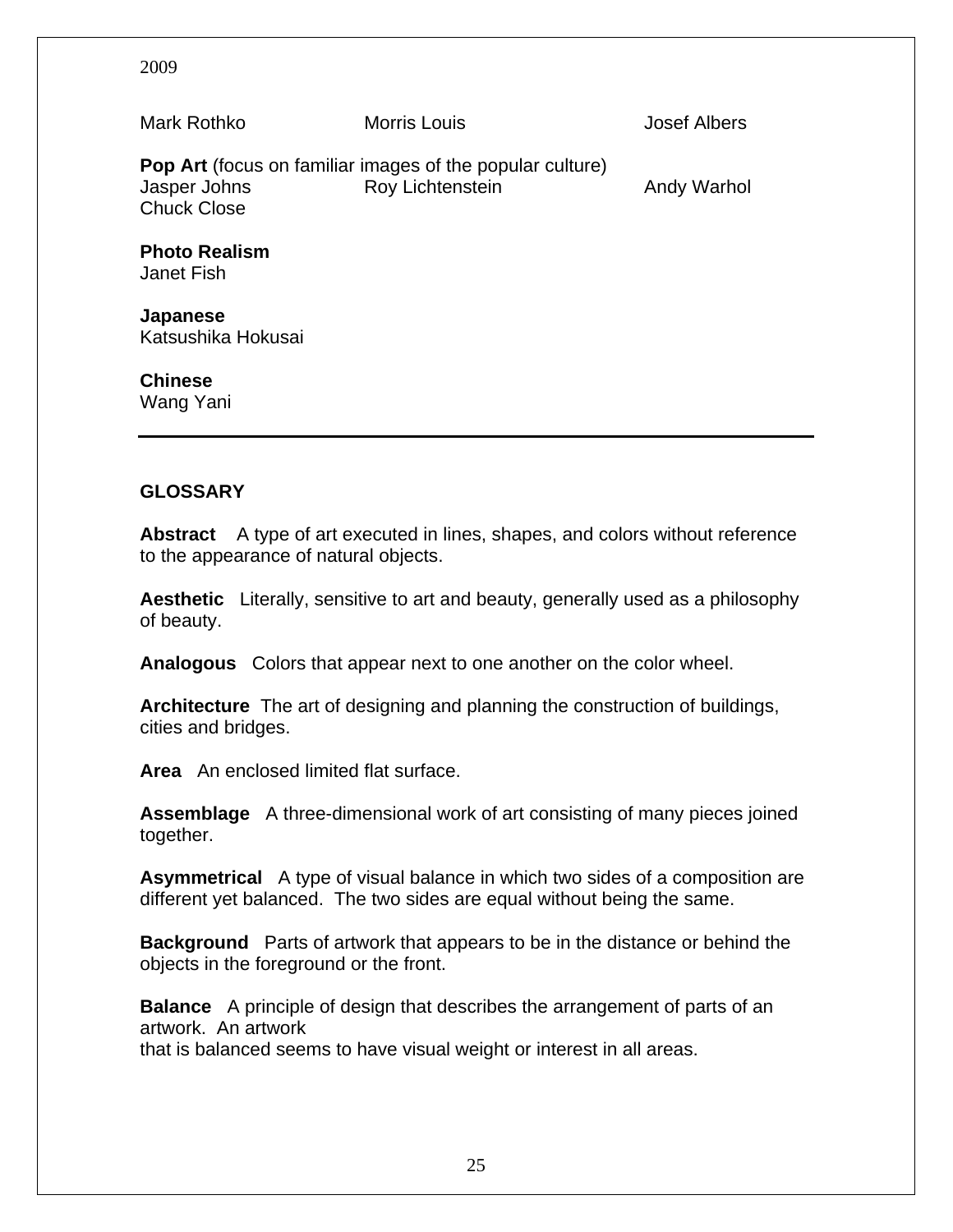**Bi-symmetrical** A kind of balance where the things on each side of a center line are the same.

**Block Print** Any design cut into a linoleum or wood block for reproduction purposes. A product of this process.

**Brayer** A small roller used for inking type, plates, or blocks by hand.

**Center of Interest** The part of an artwork which attracts the viewers eye.

**Charcoal** A soft drawing material made from charred wood or vines.

**Collage** A work of art created by gluing bits of paper, fabric, scrapes, photographs or other material to a flat surface.

**Complementary** Colors that are directly opposite each other on the color wheel.

**Composition** To create, form or design something by arranging separate parts to create a whole.

**Contour** A line which shows or describes the edges, ridges, or outline of a shape or form.

**Cool Colors** Colors often connected with cool places, things or feelings.

**Crayon Resist** A process in which a drawing is made with wax crayon covered with a coat of paint.

**Critique** To analyze a work of art in a positive manner.

**Design** The arrangement of elements in a work of art.

**Elements of Design** The visual tools used to create art work. They include color, form, line, shape, space, subject, and texture.

**Exhibit** A display or show of artwork

**Focal Point** An area of artwork that attracts attention.

**Foreground** The part of an artwork that seems closest to you.

**Form** That which gives or determines the shape of an object.

**Hue** Refers to various kinds of colors as arranged on the color wheel. Also the name of a color.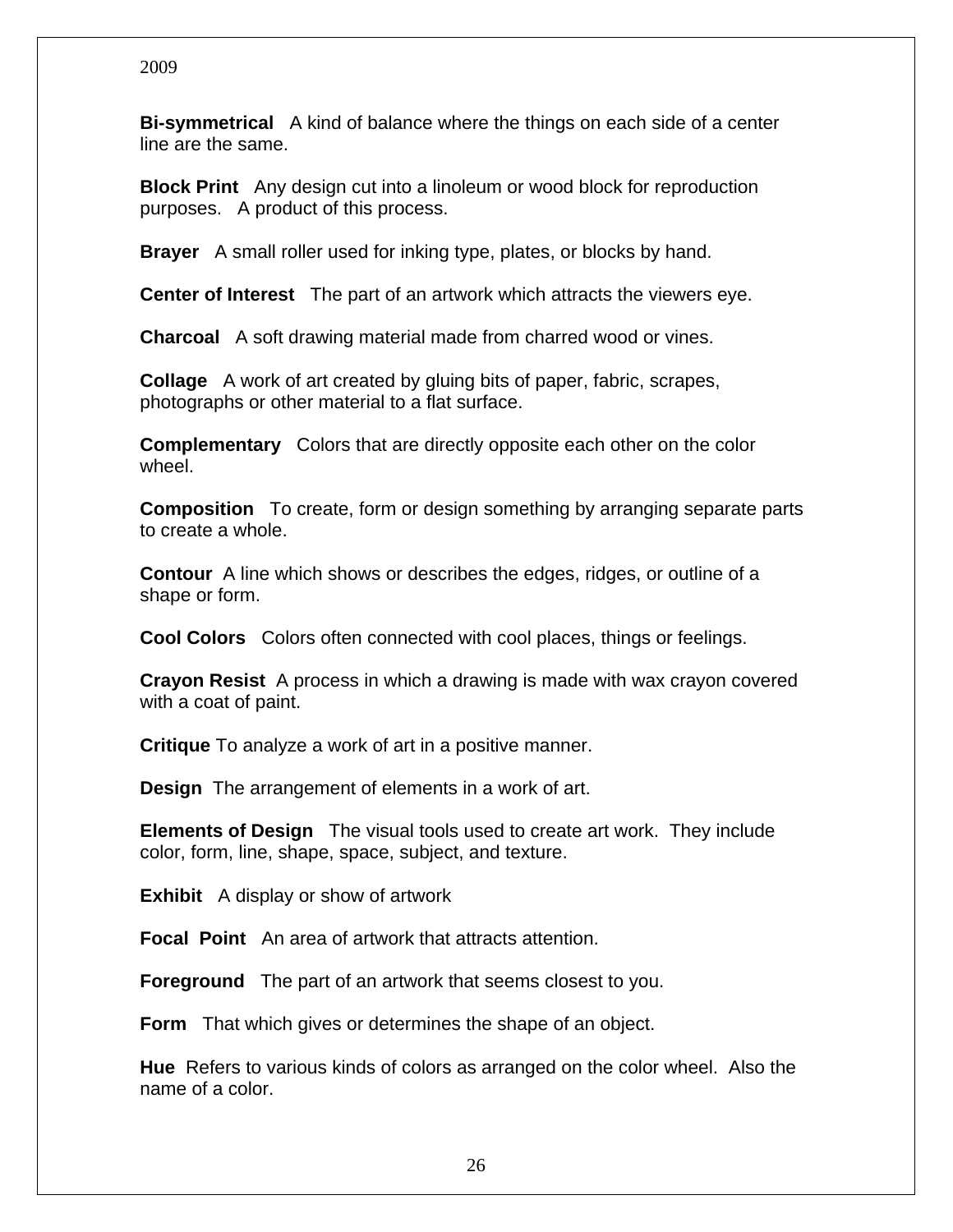**Intermediate Color** A color made by mixing a secondary color with a primary color.

**Landscape** Art work that shows natural scenery such as lakes, mountains, trees, and valleys

**Line** A mark with direction and length. A line can be two –dimensional ( pencil line on paper), three-dimensional (wire), or implied (separate points).

**Monochromatic** One color with all its tints and shades.

**Montage** A form of collage in which photographs are combined to produce an art product.

**Mosaic** An artwork made of stone and ,or glass set into cement.

**Mural** A painting or artwork executed directly on a wall or ceiling.

**Negative Space** The empty space in a piece of artwork.

**Oil Pastel** An oil based crayon.

**Pastel** A chalk -like crayon.

**Pattern** A design using a repeated motif.

**Perspective** The look of depth on a two dimensional-surface.

**Portfolio** A sample of an artists work.

**Portrait** The representation of a person or animal.

**Primary Colors** Red, yellow and blue. These three basic colors are used for mixing other colors.

**Printmaking** The printing process in which multiple images are made.

**Proportion** Relation of one part to the whole. Relative size of the visual elements in a composition.

**Secondary Colors** Orange, green, and purple; produced by mixing two primary colors together.

**Self Portrait** An artwork of ones self.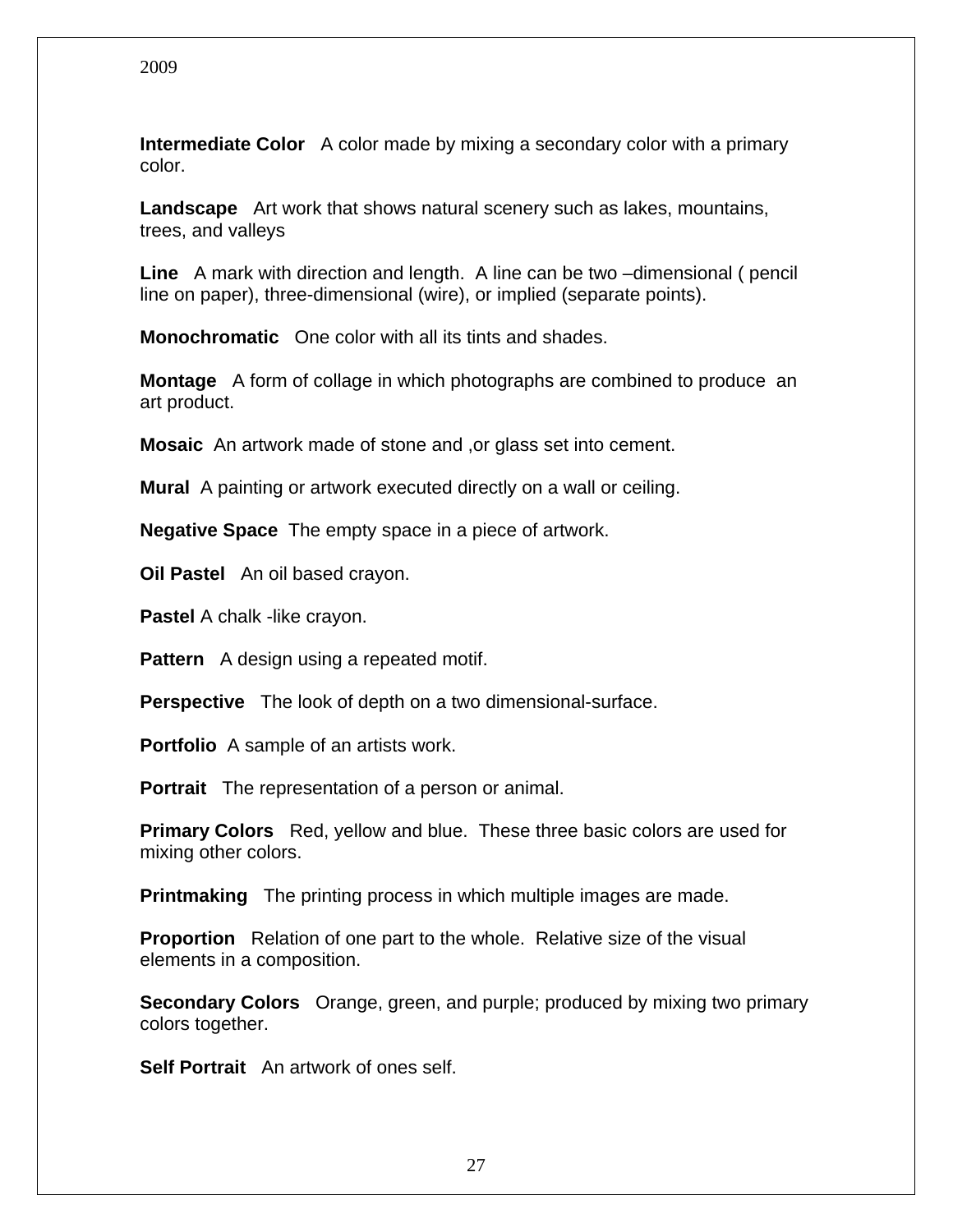**Silhouette** A two dimensional outline of an object.

**Shade** A dark value of a color.

**Still Life** An arrangement of objects that are not alive and cannot move.

**Tessellations** Shapes that do not overlap and have no gap. See M.C Escher

**Textile** Any material that is woven.

**Texture** The way a surface feels.

**Three –dimensional** Artwork that can be measured by height, width, and depth. This artwork is not flat.

**Tint** The value of a color made by adding white.

**Two-dimensional** Artwork that is measured in height and width.

**Value** The amount of dark and light in a color. More light the higher value, less light lower value.

**Wash** A very thin coat of paint.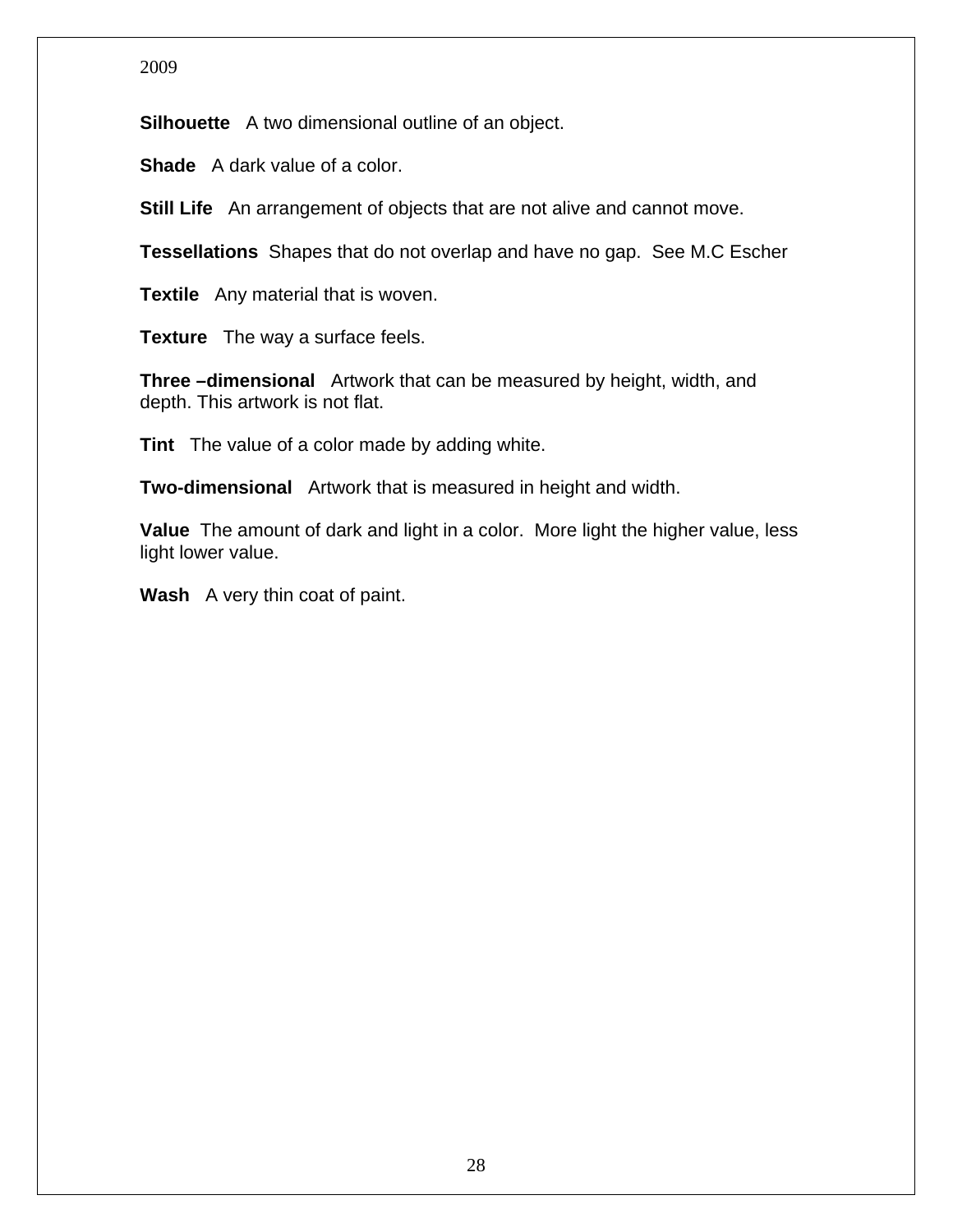#### **Resources for Educators**

**Art Starters - Ande Cook Art from Many Hands - Jo Miles Schuman Art Curriculum Activities KIt - Barbara McNally Reuther Art for the Very Young - Elizabeth Kelly & Joanne McConville Adventures with Art (grs. 1-6)- Sarah Jenkins, Margaret Foote Classroom Art - (R. I. C. Publications) (Lower, Middle and Upper primary level books available)- Amelia Ruscoe The Annotated Mona Lisa (a crash course in art hisory from prehisoric to post modern)-Carol Strickland Hooked on Painting - Sandy Brooke Hooked on Drawing - Sandy Brooke The Art Teacher's Books of Lists - Helen Hume Discovering Great Artists - Solga Kohl Essential Modern Art - Robin Blake Essential Picasso - Laura Payne How to Teach Art to Children - Joy Evans, Jo Moore Let's Meet Famous Artists - Harriet Kinghorn, Jacquiline Badman, Lisa Lewis-Spicer Start with Art - Sue Lacy The Life, Times and Art of Leonardo - Crescent Books, New York Drawing with Children - Mona Brookes Drawing for Older Children and Teens - Mona Brookes The Art of Teaching Art to Children - Nancy Beal Pop Art - Tilman Osterwold Gardner's Art through the Ages (the "Bible" of art history) - Richard Tansey, Fred S. Kleiner** 

#### Art Integration

*Language Arts*

**Art Projects - Introducing Art Form, Media, and Technique with Children's Picture Books - Howard Blount, Jr. & Martha Venning Webb Teaching Art with Books Kids Love - Darcie Clark Frohardt**  *Religion* **Symbols of the Church - Abingdon Press Signs & Symbols in Christian Art - George Ferguson How Great Thou Art - A website by Barry Stebbing Christian Art Resources The Face Jesus in Art - DVD (Available at Amazon.com) Picturing Mary - DVD (Available at Amazon.com) Easter in Art - Kultur DVD (available at Kultur Films or Amazon.com)**  *Math* **Teaching Tessellating Art - Jill Britton, Walter Britton Math Art Projects and Activities - Carolyn Ford Brunetto**  *Science* **Making Kites - David Michael Beautiful Junk, Creative Classroom Uses for Recyclable Materials - Karen Brackett & Rosie Manley**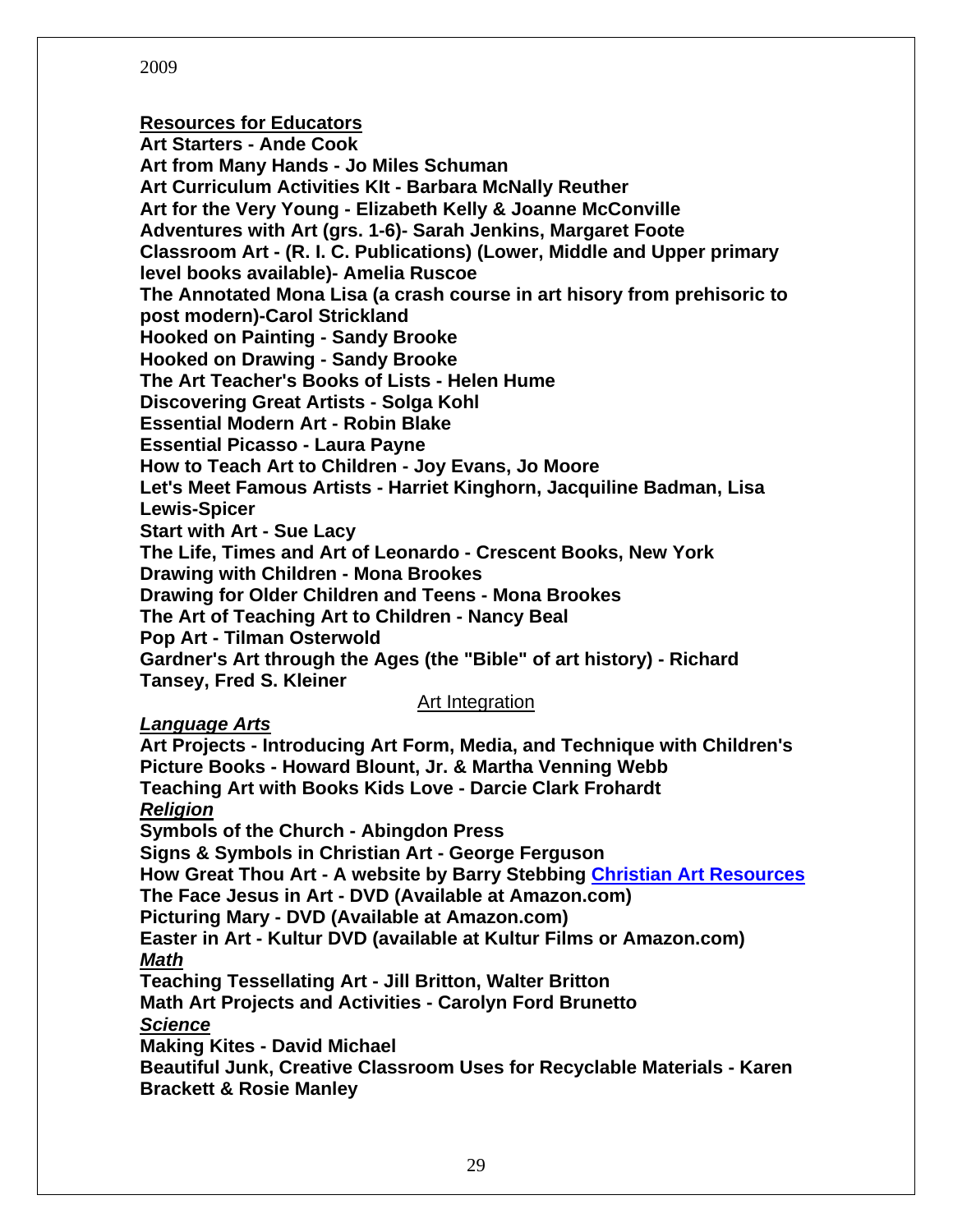*Social Studies* **Egyptian Designs - Dianne Gaspas Ancient Egyptian Designs for Artists and Craftspeople - Eva Wilson North American Indian Design - Paul E. Kennedy**  Resources for Students **Getting to Know the World's Greasest Artists - Mike Venazia (series, books and videos) Famous Arists - Nicholas Ross (series) Barrons's Art for Children - Ernest Raboff (series) Harper & Row Masterpieces - A Fact-Filled Coloring Book - Mary Martin Kids' Flower Mandalas, Kids' Mandalas, Kids' First Mandalas- Sterling Publishing Co. Inc., New York The Drawing Workbook - Line - Art Sherwyn**  Multimedia Resources **Art powerpoint presentations on the web - PowerPoint Picturing America Website America World Wide Web Virtual Library: History of Art Art History Art Education 2.0 arted20.ning.com Curator's Corner http://curatorscorner.blogspot.com/** Periodicals **arts & activities -www.artsandactivities.com schoolarts - Davis -schoolartsonline.com**

**Useful Internet Links** 

**diocese schools http:///www.allentowndiocese.org religious sites http://www.revelation-today.com/A1Bible%20Symbols.htm#Trumpet lesson ideas http://www.lessonplanspage.com/Art.htm http://www.princetonol.com/groups/iad/lessons/elem/elemlessons.html http://www.crayola.com/lesson-plans/\*\* www.kinderart.com www.artsonia.com http://www.keyarts.ws/**